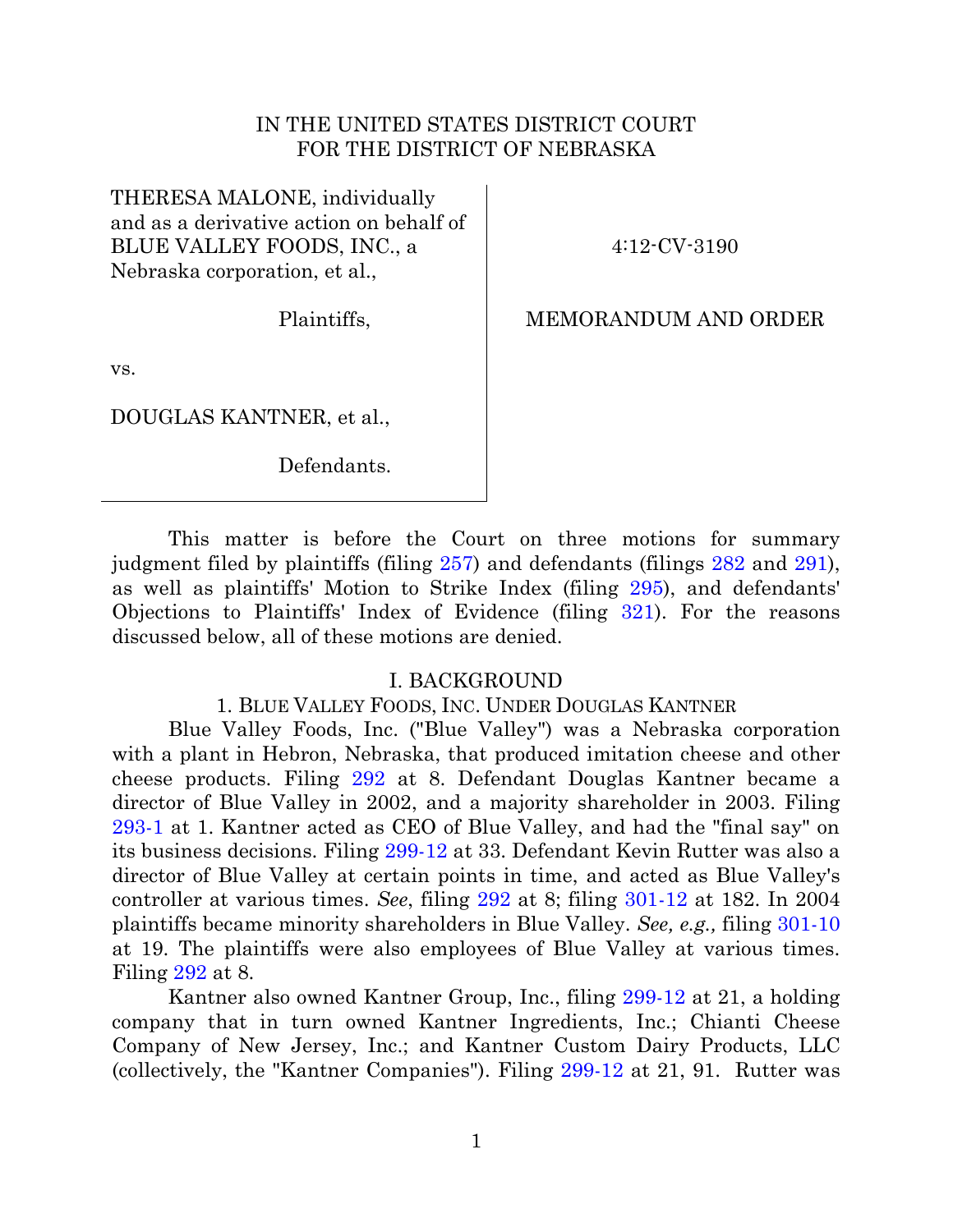also employed by Kantner Ingredients, Inc., and later by Kantner Group, Inc. Filing [301-12](https://ecf.ned.uscourts.gov/doc1/11313296604) at 11.

After Kantner became majority shareholder, he moved several of Blue Valley's business operations from Hebron, Nebraska, to Wapakoneta, Ohio, where the Kantner Companies had their headquarters. *See* filing [293-1](https://ecf.ned.uscourts.gov/doc1/11313287496) at ¶ 25. The Kantner Group provided various services for Blue Valley, and charged Blue Valley an administrative fee for those services. Filing [299-12](https://ecf.ned.uscourts.gov/doc1/11313296546) at 93–94.

Kantner also opened a line of credit for Blue Valley with Fifth Third Bank, which was secured with Blue Valley assets and was not crosscollateralized with the assets of the Kantner Companies. Filing [292](https://ecf.ned.uscourts.gov/doc1/11313287471) at 11. In 2008, Kantner moved this line of credit from Fifth Third Bank to Wells Fargo Bank; the parties disagree about the reasons for the move. *See,* filing [292](https://ecf.ned.uscourts.gov/doc1/11313287471) at 12; filing [300](https://ecf.ned.uscourts.gov/doc1/11313296583) at 8. This line of credit was cross-collateralized with the assets of other Kantner Companies. Filing [292](https://ecf.ned.uscourts.gov/doc1/11313287471) at 12.

During his tenure at Blue Valley, Kantner continued to participate in business activities related to the other Kantner companies. On some occasions, Blue Valley purchased from or sold to Kantner Companies. Filing [292](https://ecf.ned.uscourts.gov/doc1/11313287471) at 13. Blue Valley also transacted business with other companies. Filing [292](https://ecf.ned.uscourts.gov/doc1/11313287471) at 13.

In 2008, Kantner purchased through the Kantner Group a company called Custom Dairy Products, LLC, which he renamed Kantner Custom Dairy Products, LLC ("Custom Dairy"). *See* filing [293-1](https://ecf.ned.uscourts.gov/doc1/11313287496) at ¶ 3. This company produced shredded cheese. Filing [292](https://ecf.ned.uscourts.gov/doc1/11313287471) at 9. The purchase of Custom Dairy was funded in part by the assets of Custom Dairy itself, and in part by an over-advance on the Wells Fargo line of credit. Filing [299-12](https://ecf.ned.uscourts.gov/doc1/11313296546) at 54.

Blue Valley eventually experienced financial difficulties, for reasons that are disputed by the parties. *See,* filing [292](https://ecf.ned.uscourts.gov/doc1/11313287471) at 3; filing [300](https://ecf.ned.uscourts.gov/doc1/11313296583) at 4. In 2009, Blue Valley was placed into receivership, and its assets were liquidated. Filing [293-1](https://ecf.ned.uscourts.gov/doc1/11313287496) at ¶ 20.

### 2. PLAINTIFFS' ALLEGATIONS OF MISCONDUCT

The foregoing sequence of events is essentially undisputed. But other events alleged to have occurred during that time are highly contested, and often unclear from the present record.

After the plaintiffs became minority shareholders, they began to have concerns about Kantner's management of the company. In 2006, the plaintiffs retained attorney Rodney M. Confer to represent their interests as shareholders. Filing [284-1](https://ecf.ned.uscourts.gov/doc1/11313285641) at 3. Confer wrote a letter to Kantner on behalf of the plaintiffs, expressing "serious questions about Blue Valley's compliance with the Nebraska statutes and general corporate law since [Kantner] took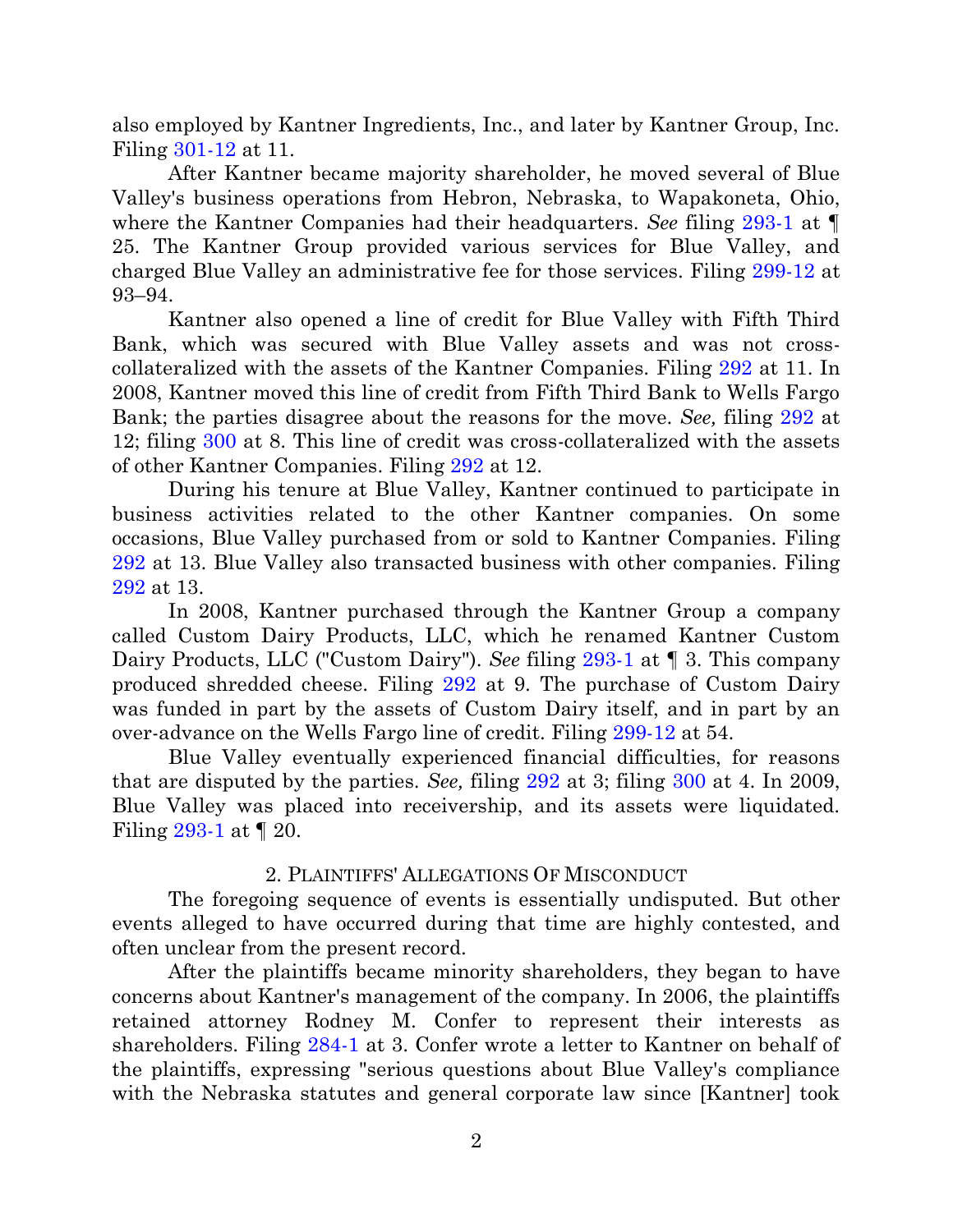control in January 2004." Filing [284-1](https://ecf.ned.uscourts.gov/doc1/11313285641) at 3. The record does not indicate that anything happened as a result of that letter.

Eventually, the plaintiffs each individually filed suit, at different times in 2011. *See,* filing [299-1;](https://ecf.ned.uscourts.gov/doc1/11313296533) filing [299-4;](https://ecf.ned.uscourts.gov/doc1/11313296536) filing [299-5;](https://ecf.ned.uscourts.gov/doc1/11313296537) filing [299-6;](https://ecf.ned.uscourts.gov/doc1/11313296539) filing [299-7.](https://ecf.ned.uscourts.gov/doc1/11313296541) The suits were joined on July 25, 2012. *See* filing [299-8.](https://ecf.ned.uscourts.gov/doc1/11313296542) The plaintiffs allege that during discovery for this action, they learned that Kantner and Rutter had been mismanaging Blue Valley in breach of their fiduciary duties, and concealing this mismanagement from the plaintiffs. Filing [298](https://ecf.ned.uscourts.gov/doc1/11313296256) at 26. Briefly summarized, plaintiffs' allegations include that:

(1) Kantner and Rutter engaged in self-dealing by entering into transactions on behalf of Blue Valley with other Kantner Companies. Filing [175](https://ecf.ned.uscourts.gov/doc1/11303065775) at  $\P$  17(e)–(g). The plaintiffs allege these transactions were unfair to Blue Valley, either because Blue Valley was required to pay more than was fair, because Blue Valley was forced to purchase inferior products, or because Blue Valley was required to sell its products for less than was fair. Filing [175](https://ecf.ned.uscourts.gov/doc1/11303065775) at  $\P\P$  17(e)–(g).

(2) Kantner and Rutter charged Blue Valley exorbitant administrative fees. Filing [175](https://ecf.ned.uscourts.gov/doc1/11303065775) at ¶ 17(k). Additionally, plaintiffs contend that Kantner and Rutter charged Blue Valley administrative fees for their own personal expenses unrelated to services performed for Blue Valley. Filing [175](https://ecf.ned.uscourts.gov/doc1/11303065775) at ¶ 23(l).

(3) Kantner and Rutter cross-collateralized financial obligations using Blue Valley assets along with the assets of the Kantner Companies to secure credit for the benefit of the other Kantner Companies, or for Kantner and Rutter personally. Filing [175](https://ecf.ned.uscourts.gov/doc1/11303065775) at ¶ 63. The plaintiffs additionally claim that the Kantner Companies and Kantner have wrongfully retained possession of the money received as a result. Filing  $175$  at  $\llbracket 64$ .

(4) Kantner usurped Blue Valley's corporate opportunity when he failed to obtain shareholder approval for his purchase of Custom Dairy. *See* filing [175](https://ecf.ned.uscourts.gov/doc1/11303065775) at ¶ 71.

(5) The liquidated assets of Blue Valley were improperly used to satisfy debts of Kantner, Rutter, and the Kantner Companies. Filing [175](https://ecf.ned.uscourts.gov/doc1/11303065775) at ¶ 34(o).

(6) Kantner and Rutter either misrepresented information about Blue Valley's financial status to plaintiffs or concealed such information when they had a fiduciary duty to disclose it. *See generally* filing [175](https://ecf.ned.uscourts.gov/doc1/11303065775) at ¶¶ 21–32.

(7) Kantner and Rutter failed to maintain and preserve corporate records appropriately. Filing [298](https://ecf.ned.uscourts.gov/doc1/11313296256) at 41.

(8) Kantner and Rutter wrongfully appropriated Blue Valley's funds, *see* filing [175](https://ecf.ned.uscourts.gov/doc1/11303065775) at ¶ 34, intellectual property, *see* filing [175](https://ecf.ned.uscourts.gov/doc1/11303065775) at ¶ 34(n), and cheese shredder, filing [300](https://ecf.ned.uscourts.gov/doc1/11313296583) at 74, for the benefit of themselves or the Kantner Companies.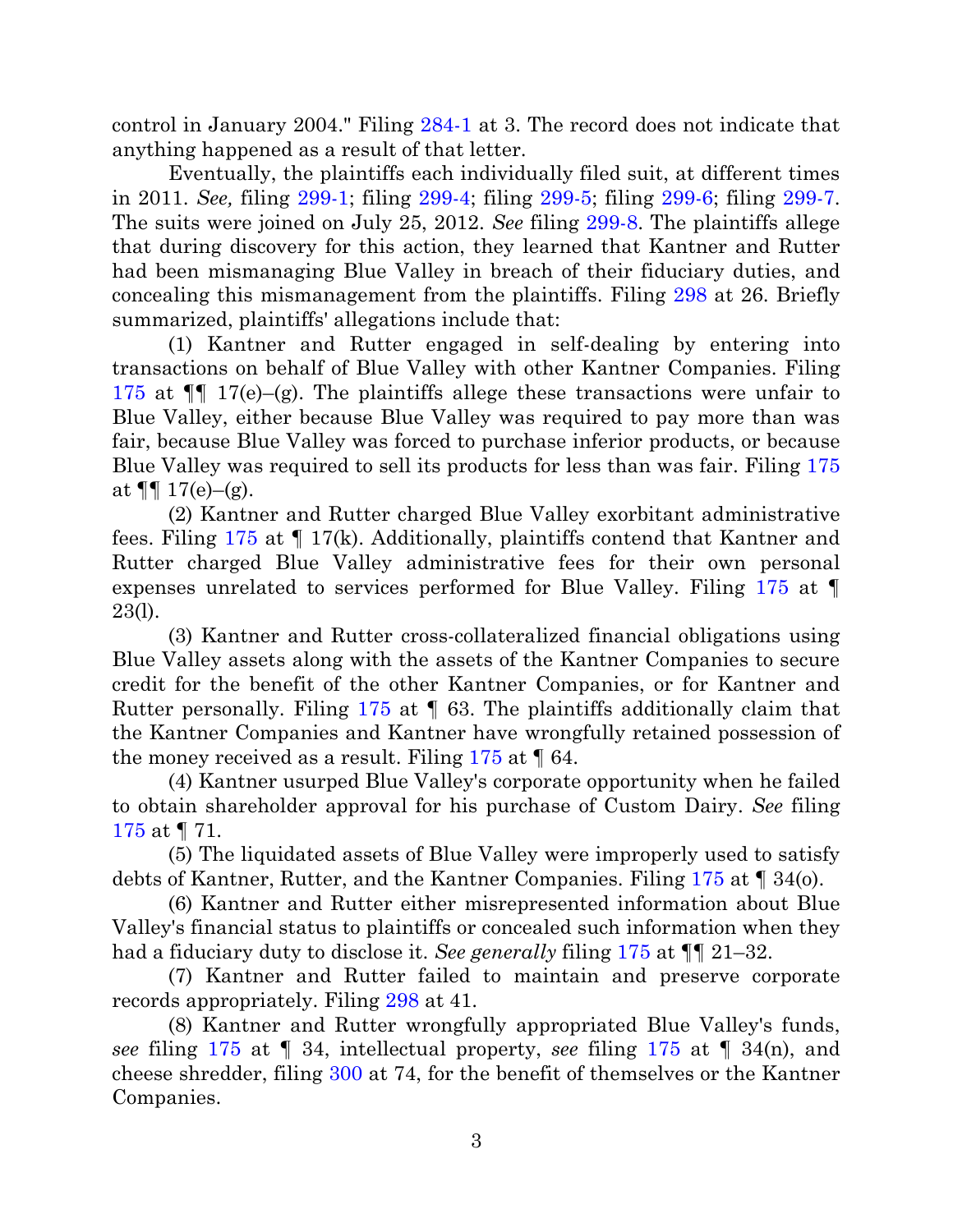(9) Kantner and Rutter employed various strategies to exclude plaintiffs from involvement in and knowledge of the operations of Blue Valley, including failing to hold shareholder meetings, refusing to provide plaintiffs with financial information, and failing to seek or obtain shareholder approval for many decisions affecting the operation of Blue Valley. *See generally* filing [175](https://ecf.ned.uscourts.gov/doc1/11303065775) at ¶ 17.

Three summary judgment motions are now before the court. First, plaintiffs have moved for partial summary judgment as to standing. Filing [257.](https://ecf.ned.uscourts.gov/doc1/11313226692) Second, defendants move for summary judgment on the basis of the statute of limitations. Filing [282.](file:///C:/Users/ekk/AppData/Local/Temp/notes17C0A2/282) Third, defendants move for summary judgment, or in the alternative, partial summary judgment, on the basis of several different arguments. Filing [291.](https://ecf.ned.uscourts.gov/doc1/11313287465) The court denies all three motions for the reasons below.

#### II. STANDARD OF REVIEW

Summary judgment is proper if the movant shows that there is no genuine dispute as to any material fact and that the movant is entitled to judgment as a matter of law. *See* [Fed. R. Civ. P. 56\(a\).](http://westlaw.com/find/default.wl?ft=L&docname=USFRCPR56&rs=btil2.0&rp=%2ffind%2fdefault.wl&fn=_top&findtype=L&vr=2.0&db=1000600&wbtoolsId=USFRCPR56&HistoryType=F) The movant bears the initial responsibility of informing the Court of the basis for the motion, and must identify those portions of the record which the movant believes demonstrate the absence of a genuine issue of material fact. *[Torgerson v. City](http://westlaw.com/find/default.wl?ft=Y&referencepositiontype=S&rs=btil2.0&rp=%2ffind%2fdefault.wl&serialnum=2025389148&fn=_top&referenceposition=1042&findtype=Y&vr=2.0&wbtoolsId=2025389148&HistoryType=F)  of Rochester*[, 643 F.3d 1031, 1042 \(8th Cir. 2011\) \(en banc\).](http://westlaw.com/find/default.wl?ft=Y&referencepositiontype=S&rs=btil2.0&rp=%2ffind%2fdefault.wl&serialnum=2025389148&fn=_top&referenceposition=1042&findtype=Y&vr=2.0&wbtoolsId=2025389148&HistoryType=F) If the movant does so, the nonmovant must respond by submitting evidentiary materials that set out specific facts showing that there is a genuine issue for trial. *Id.*

On a motion for summary judgment, facts must be viewed in the light most favorable to the nonmoving party only if there is a genuine dispute as to those facts. *Id.* Credibility determinations, the weighing of the evidence, and the drawing of legitimate inferences from the evidence are jury functions, not those of a judge. *Id.* But the nonmovant must do more than simply show that there is some metaphysical doubt as to the material facts. *Id.* In order to show that disputed facts are material, the party opposing summary judgment must cite to the relevant substantive law in identifying facts that might affect the outcome of the suit. *[Quinn v. St. Louis County](http://westlaw.com/find/default.wl?ft=Y&referencepositiontype=S&rs=btil2.0&rp=%2ffind%2fdefault.wl&serialnum=2026078281&fn=_top&referenceposition=751&findtype=Y&vr=2.0&db=0000506&wbtoolsId=2026078281&HistoryType=F)*, 653 F.3d 745, 751 [\(8th Cir. 2011\).](http://westlaw.com/find/default.wl?ft=Y&referencepositiontype=S&rs=btil2.0&rp=%2ffind%2fdefault.wl&serialnum=2026078281&fn=_top&referenceposition=751&findtype=Y&vr=2.0&db=0000506&wbtoolsId=2026078281&HistoryType=F) The existence of a mere scintilla of evidence in support of the nonmovant's position will be insufficient; there must be evidence on which the jury could conceivably find for the nonmovant. *[Barber v. C1 Truck Driver](http://westlaw.com/find/default.wl?ft=Y&referencepositiontype=S&rs=btil2.0&rp=%2ffind%2fdefault.wl&serialnum=2026172825&fn=_top&referenceposition=791&findtype=Y&vr=2.0&db=0000506&wbtoolsId=2026172825&HistoryType=F)  Training, LLC*[, 656 F.3d 782, 791-92 \(8th Cir. 2011\).](http://westlaw.com/find/default.wl?ft=Y&referencepositiontype=S&rs=btil2.0&rp=%2ffind%2fdefault.wl&serialnum=2026172825&fn=_top&referenceposition=791&findtype=Y&vr=2.0&db=0000506&wbtoolsId=2026172825&HistoryType=F) Where the record taken as a whole could not lead a rational trier of fact to find for the nonmoving party, there is no genuine issue for trial. *Torgerson*[, 643 F.3d at 1042.](http://westlaw.com/find/default.wl?ft=Y&referencepositiontype=S&rs=btil2.0&rp=%2ffind%2fdefault.wl&serialnum=2025389148&fn=_top&referenceposition=1042&findtype=Y&vr=2.0&wbtoolsId=2025389148&HistoryType=F)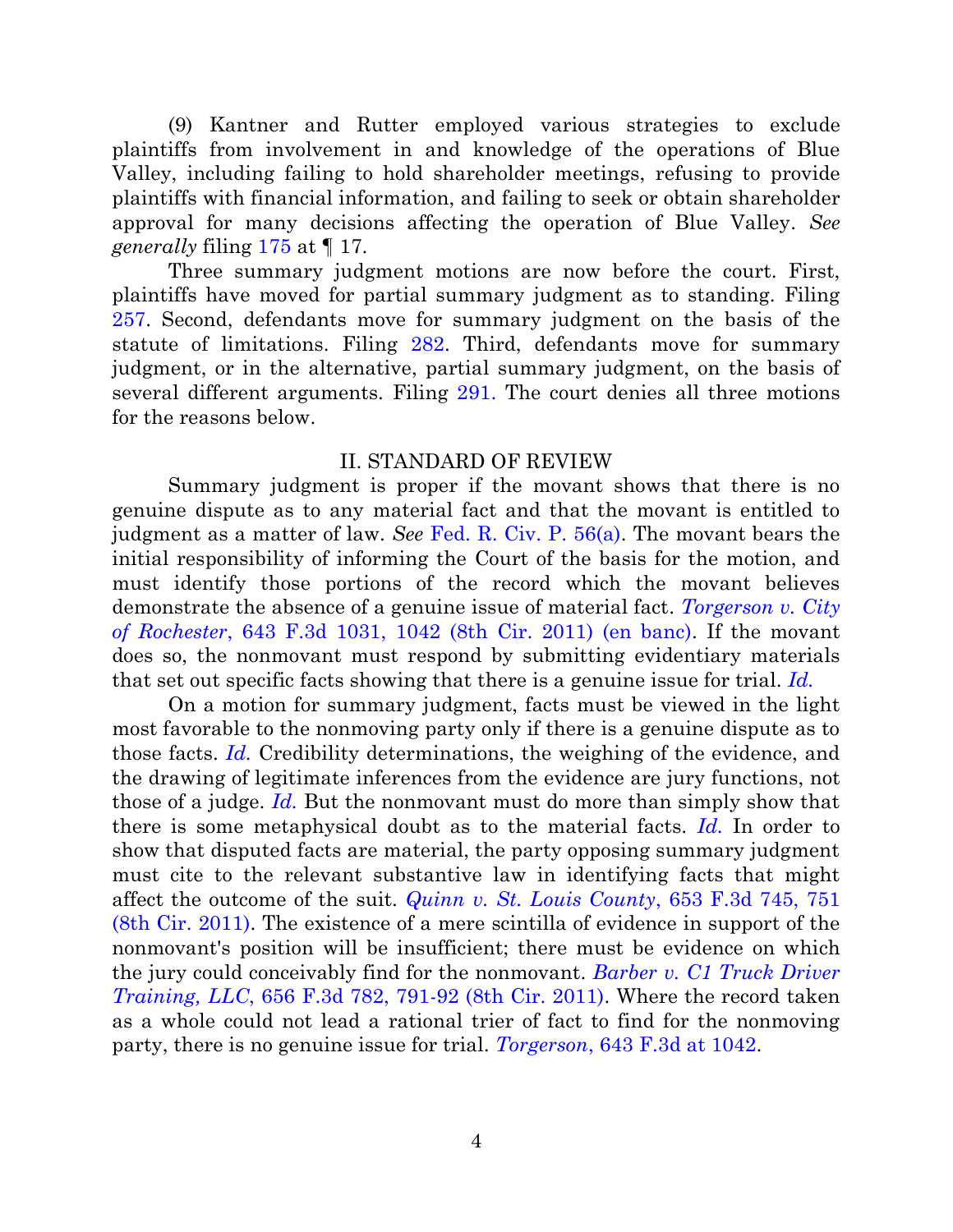#### III. ANALYSIS

The plaintiffs' operative complaint asserts seven claims for relief, styled as: (1) breach of fiduciary duty, (2) fraudulent misrepresentation and concealment, (3) conversion, (4) breach of loyalty and fair dealing, (5) civil conspiracy, (6) money had and received, and (7) usurpation of corporate opportunity. *See generally* filing [175.](https://ecf.ned.uscourts.gov/doc1/11303065775) However, the Court notes that civil conspiracy is not itself an independent claim for relief in Nebraska, but instead "serves to impose vicarious liability for the underlying tort of those who are a party to the conspiracy." *[Koster v. P & P Enters.](https://a.next.westlaw.com/Link/Document/FullText?findType=Y&serNum=1995222907&pubNum=0000595&originatingDoc=I1e38bd74ff2811d983e7e9deff98dc6f&refType=RP&originationContext=document&transitionType=DocumentItem&contextData=%28sc.UserEnteredCitation%29#co_pp_sp_595_278)*, 539 N.W.2d 274, [278 \(Neb. 1995\).](https://a.next.westlaw.com/Link/Document/FullText?findType=Y&serNum=1995222907&pubNum=0000595&originatingDoc=I1e38bd74ff2811d983e7e9deff98dc6f&refType=RP&originationContext=document&transitionType=DocumentItem&contextData=%28sc.UserEnteredCitation%29#co_pp_sp_595_278) Additionally, as discussed in further detail below, the Court considers plaintiffs' claims for breach of loyalty and fair dealing and breach of fiduciary duty as a single cause of action. *See* filing [300](https://ecf.ned.uscourts.gov/doc1/11313296583) at 75. Therefore, in its analysis the Court considers the plaintiffs to be advancing five independent claims for relief: (1) breach of fiduciary duty, (2) fraudulent misrepresentation and concealment, (3) conversion, (4) money had and received, and (5) usurpation of corporate opportunity. And, as explained in the Court's Memorandum and Order of June 23, 2014, the fiduciary duty and fraud claims, as well as the conversion claim, are brought both as individual claims by the plaintiffs and derivative claims on behalf of Blue Valley.<sup>1</sup>

#### 1. PLAINTIFFS' MOTION FOR SANCTIONS AND PARTIAL SUMMARY JUDGMENT

The plaintiffs seek partial summary judgment as to the defendants' affirmative defense of standing. Filing [258](https://ecf.ned.uscourts.gov/doc1/11313226695) at 25. In their answer to the operative complaint, defendants asserted that plaintiffs lacked standing to sue because they ceased to be shareholders when they agreed to sell their shares to the Kantner Group in 2008. Filing [177](https://ecf.ned.uscourts.gov/doc1/11303076758) at 6. The stock purchase agreement recited that the sale would be effected concurrently with the execution of the agreement, filing [259-1](https://ecf.ned.uscourts.gov/doc1/11313226731) at 1, but plaintiffs never transferred the shares, and the Kantner Group never paid the agreed price. *See* filing [299-12](https://ecf.ned.uscourts.gov/doc1/11313296546) at 161–62.

Plaintiffs argue that under the stock purchase agreement, the transfer of the shares would be effective only if the Kantner Group actually paid for the shares, and plaintiffs actually delivered the stock certificates. Filing [258](https://ecf.ned.uscourts.gov/doc1/11313226695)

<sup>1</sup> For the sake of clarity, the Court notes that not all the claims are brought against all the defendants. For briefing and argument, the defendants have presented their claims jointly, so in this memorandum and order, the Court has not needed to distinguish between them, and has generally referred to "defendants'" arguments and potential liability. For purposes of trial, however, the Court understands the fiduciary duty, fraud, and conversion claims to be asserted against Kantner and Rutter, the money had and received claim to be asserted against Kantner and the Kantner Companies, and the corporate opportunity claim to be asserted only against Kantner.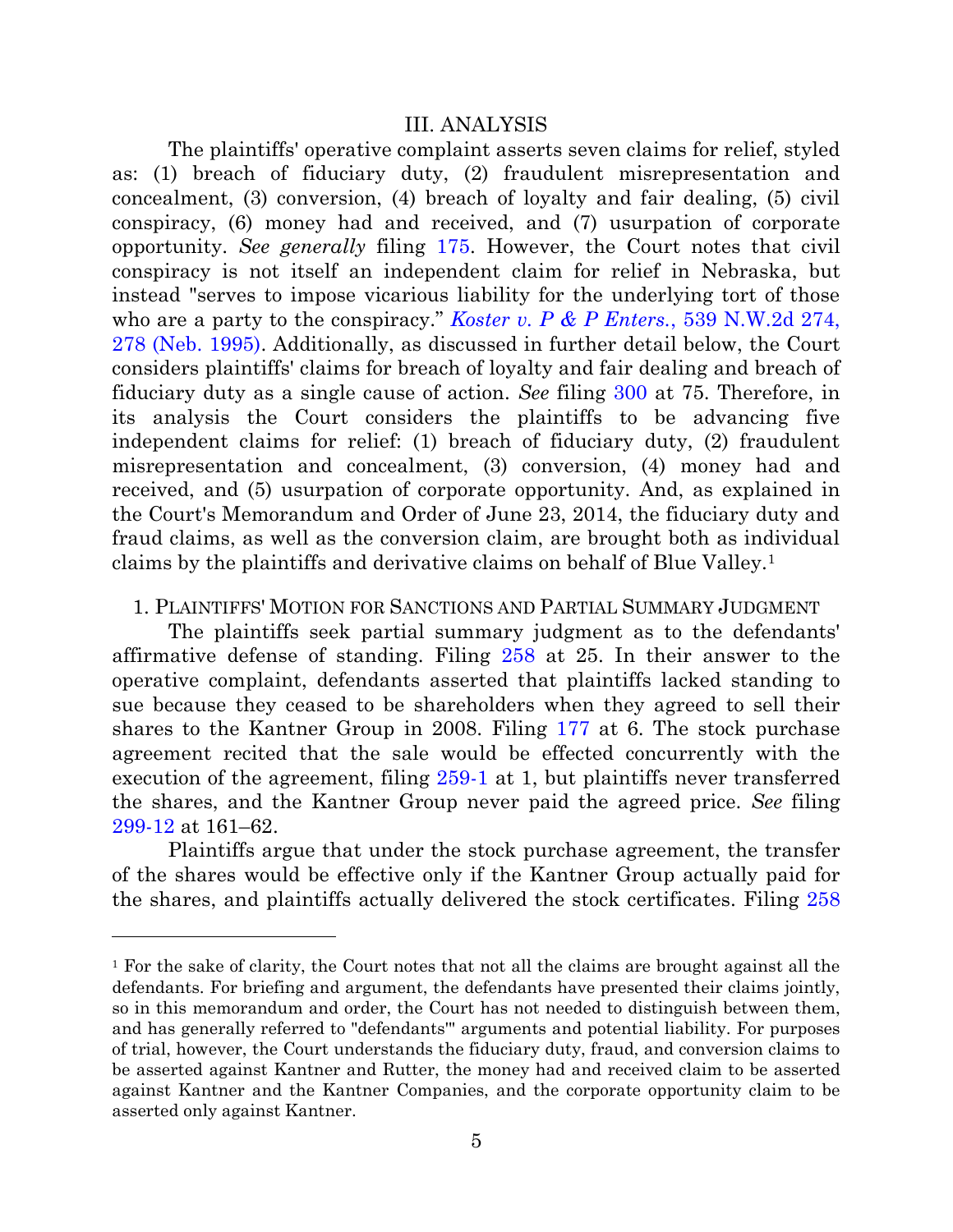at 15–16. Because neither event occurred, plaintiffs assert, plaintiffs never ceased to be shareholders and are entitled to summary judgment declaring that they have standing. *See* filing [258](https://ecf.ned.uscourts.gov/doc1/11313226695) at 16.

To begin with, the Court doubts that summary judgment is ever appropriate to affirm the standing of a plaintiff. Fed. R. of Civ. P.  $12(h)(3)$ provides that "[i]f the court determines at any time that it lacks subjectmatter jurisdiction, the court must dismiss the action." Standing is one requirement of subject-matter jurisdiction. Thus, if the Court determines a plaintiff lacks standing *at any time*, the Court must dismiss the action, regardless of any previously entered order to the contrary. To enter summary judgment affirming that a plaintiff has standing would have no real legal effect.

But more to the point, although the defendants contend that "there was and is evidentiary support" for their position that the stock purchase agreement destroyed standing, they have now abandoned that attack and do not plan to pursue it at trial. Filing [273](https://ecf.ned.uscourts.gov/doc1/11313244901) at 9–10. Consequently, the motion for summary judgment is denied as moot.

Plaintiffs have also moved for sanctions under Fed. R. [of Civ.](https://a.next.westlaw.com/Document/N71274E70B96011D8983DF34406B5929B/View/FullText.html?originationContext=previousnextsection&contextData=%28sc.UserEnteredCitation%29&transitionType=StatuteNavigator&needToInjectTerms=False) P. 11, [28](https://a.next.westlaw.com/Document/NCE9C8290A35911D88B25BBE406C5D950/View/FullText.html?transitionType=UniqueDocItem&contextData=%28sc.Document%29&userEnteredCitation=28+U.S.C.+%C2%A7+1927)  [U.S.C. § 1927,](https://a.next.westlaw.com/Document/NCE9C8290A35911D88B25BBE406C5D950/View/FullText.html?transitionType=UniqueDocItem&contextData=%28sc.Document%29&userEnteredCitation=28+U.S.C.+%C2%A7+1927) and the inherent authority of the Court, arguing that defendants' original assertion of its standing defense was not supported by credible evidence. *See* filing [258](https://ecf.ned.uscourts.gov/doc1/11313226695) at 14. Plaintiffs also request sanctions on the basis of their allegations that defendants intentionally withheld various documents during discovery. *See* filing [258](https://ecf.ned.uscourts.gov/doc1/11313226695) at 18. Defendants counter with their own request for sanctions under Fed. R. of Civ. P.  $37(a)(5)(A)$ , arguing that plaintiffs' motion to compel was not substantially justified. *See* filing [273](https://ecf.ned.uscourts.gov/doc1/11313244901) at 16. These motions are denied.

2. DEFENDANTS' MOTION FOR SUMMARY JUDGMENT (STATUTE OF LIMITATIONS)

Defendants move for summary judgment on all claims, arguing that they are all barred by the statute of limitations. Filing [282](file:///C:/Users/ekk/AppData/Local/Temp/notes17C0A2/282) at 1. As an initial matter, defendants set forth the relevant statutes of limitation for each claim. For the breach of fiduciary duty and fraud claims, defendants assert the statute of limitations is 4 years from the time of discovery. Filing [283](https://ecf.ned.uscourts.gov/doc1/11313285620) at 15. For all other claims, defendants assert the statute of limitations is 4 years from the time of the alleged wrongful act. *See* filing [283](https://ecf.ned.uscourts.gov/doc1/11313285620) at 18, 19, 20. Plaintiffs do not dispute that those are the applicable statutes of limitation. And the facts underlying plaintiffs' claims for relief span from 2004 to 2009, but the plaintiffs filed suit no earlier than May 20, 2011.

<sup>&</sup>lt;sup>2</sup> Defendants cite to [Fed.](https://a.next.westlaw.com/Document/NA31111F0B96511D8983DF34406B5929B/View/FullText.html?transitionType=UniqueDocItem&contextData=%28sc.Search%29&userEnteredCitation=fed.+r.+civ.+p.+37&firstPage=true) R. Civ. P.  $37(a)(4)(A)$ , but the relevant proposition is found at Fed. [R. Civ. P. 37\(a\)\(5\)\(A\)](https://a.next.westlaw.com/Document/NA31111F0B96511D8983DF34406B5929B/View/FullText.html?transitionType=UniqueDocItem&contextData=%28sc.Search%29&userEnteredCitation=fed.+r.+civ.+p.+37&firstPage=true) under the current version of the Federal Rules.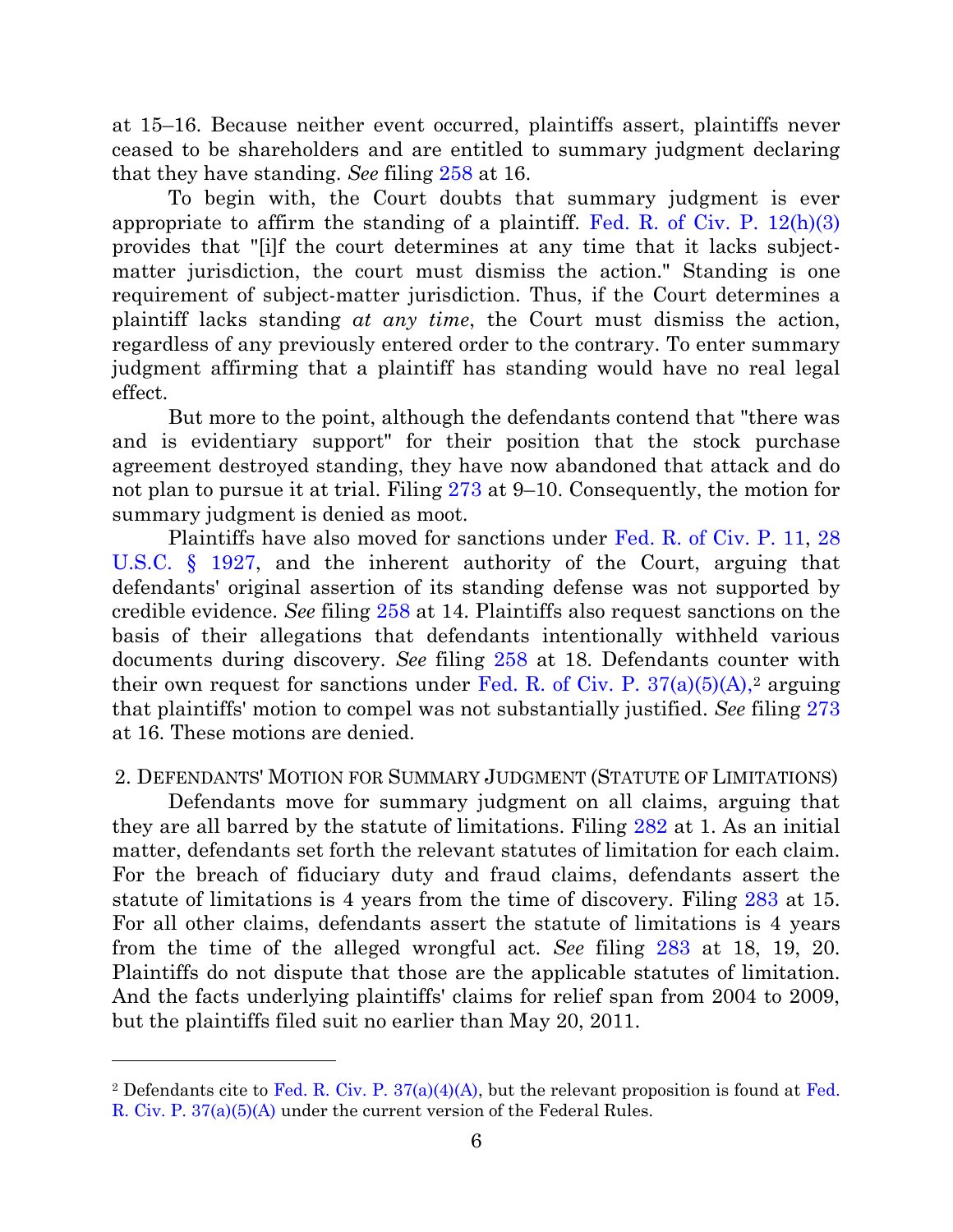Defendants assert that all of the plaintiffs' claims are time-barred. Defendants seem to be operating on the belief that where the plaintiffs have neither alleged nor presented evidence of the date on which an allegedlyunlawful act occurred, then the statute of limitations bars the claim. But a statute of limitations is an affirmative defense, and it is a defendant's burden to initially raise that defense and ultimately prove that a particular claim accrued outside the statutory period. *See Lindner v. Kindig*[, 826 N.W.2d 868,](https://a.next.westlaw.com/Document/I7c80a7c3827f11e2bae99fc449e7cd17/View/FullText.html?transitionType=UniqueDocItem&contextData=%28sc.Default%29&userEnteredCitation=826+N.W.2d+868)  [874 \(Neb. 2013\).](https://a.next.westlaw.com/Document/I7c80a7c3827f11e2bae99fc449e7cd17/View/FullText.html?transitionType=UniqueDocItem&contextData=%28sc.Default%29&userEnteredCitation=826+N.W.2d+868) Only then is the plaintiff burdened with presenting some basis for tolling the limitations period. *[Id.](https://a.next.westlaw.com/Document/I7c80a7c3827f11e2bae99fc449e7cd17/View/FullText.html?transitionType=UniqueDocItem&contextData=%28sc.Default%29&userEnteredCitation=826+N.W.2d+868)*

So, where the time of an event is uncertain, there is at least a factual question with respect to when a claim based on the event accrued, and it is the defendant's initial burden to show that the claim is time-barred. *[Id.](https://a.next.westlaw.com/Document/I7c80a7c3827f11e2bae99fc449e7cd17/View/FullText.html?transitionType=UniqueDocItem&contextData=%28sc.Default%29&userEnteredCitation=826+N.W.2d+868)* But, that said, it is undisputed that at least some of the events underlying the plaintiffs' claims occurred more than 4 years before the plaintiffs' operative complaint was filed. Thus, it is important to first determine when the applicable filing date is for the plaintiffs' claims.

#### (a) Applicable filing dates

This case was filed on May 20, 2011. But the defendants contend that the relevant filing date of the complaint is July 25, 2012, because according to the defendants, the operative complaint does not relate back to the original complaint. Filing [283](https://ecf.ned.uscourts.gov/doc1/11313285620) at 14.

Each plaintiff individually sued Kantner, Rutter, and Kantner Group, Inc. at different times in 2011. Filing [299-1;](https://ecf.ned.uscourts.gov/doc1/11313296533) filing [299-4;](https://ecf.ned.uscourts.gov/doc1/11313296536) filing [299-5;](https://ecf.ned.uscourts.gov/doc1/11313296537) filing [299-6;](https://ecf.ned.uscourts.gov/doc1/11313296539) filing [299-7.](https://ecf.ned.uscourts.gov/doc1/11313296541) These claims were consolidated on July 25, 2012, in the plaintiffs' Third Amended Complaint. Filing [299-8.](https://ecf.ned.uscourts.gov/doc1/11313296542) Additionally, on July 25, 2012, plaintiffs added defendants Kantner Ingredients, Inc., Chianti Cheese Co. of New Jersey, Inc., and Kantner Custom Dairy Products, LLC.<sup>3</sup> *See* filing [299-8](https://ecf.ned.uscourts.gov/doc1/11313296542)*.* The Third Amended Complaint also added causes of action for civil conspiracy, money had and received, and usurpation of corporate opportunity. *See* filing [299-8](https://ecf.ned.uscourts.gov/doc1/11313296542)*.*

Defendants argue that under Nebraska's relation-back statute, the applicable filing date for all claims is July 25, 2012, because plaintiffs added new parties at that time. Filing [283](https://ecf.ned.uscourts.gov/doc1/11313285620) at 13–14. But the defendants' argument is correct only as to Kantner Ingredients, Inc., Chianti Cheese Co. of New Jersey, Inc., and Kantner Custom Dairy Products, LLC.

Nebraska's relation-back statute states:

<sup>3</sup> Plaintiffs also joined other defendants on July 25, 2012, but they are no longer parties to this case.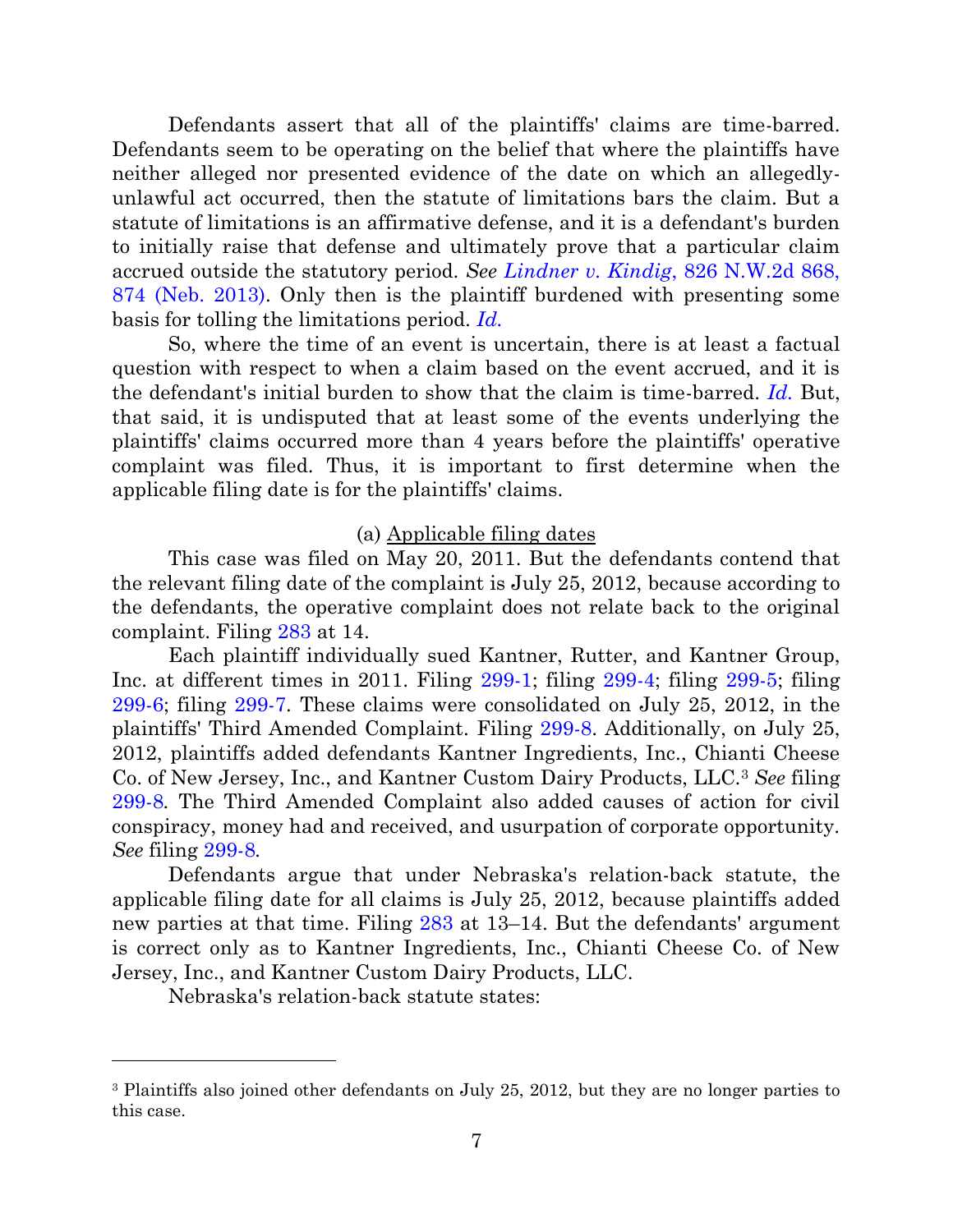(1) An amendment of a pleading that does not change the party or the name of the party against whom the claim is asserted relates back to the date of the original pleading if the claim or defense asserted in the amended pleading arose out of the conduct, transaction, or occurrence set forth or attempted to be set forth in the original pleading.

(2) If the amendment changes the party or the name of the party against whom a claim is asserted, the amendment relates back to the date of the original pleading if (a) the claim or defense asserted in the amended pleading arose out of the conduct, transaction, or occurrence set forth or attempted to be set forth in the original pleading, and (b) within the period provided for commencing an action the party against whom the claim is asserted by the amended pleading (i) received notice of the action such that the party will not be prejudiced in maintaining a defense on the merits and (ii) knew or should have known that, but for a mistake concerning the identity of the proper party, the action would have been brought against the party.

#### [Neb. Rev. Stat. § 25-201.02.](https://a.next.westlaw.com/Document/NCE089580AEBB11DEA0C8A10D09B7A847/View/FullText.html?transitionType=UniqueDocItem&contextData=%28sc.UserEnteredCitation%29&userEnteredCitation=Neb.+Rev.+Stat.+%C2%A7+25-201.02)

In essence, if a plaintiff asserts a claim against a defendant, and then modifies that defendant's name, the filing date of the modification can "relate back" to the original filing date. *See [id.](https://a.next.westlaw.com/Document/NCE089580AEBB11DEA0C8A10D09B7A847/View/FullText.html?transitionType=UniqueDocItem&contextData=%28sc.UserEnteredCitation%29&userEnteredCitation=Neb.+Rev.+Stat.+%C2%A7+25-201.02)* However, as defendants correctly note, the relation-back statute applies only in circumstances where the plaintiff changes the party or the name of the party against whom the claim is asserted, not where the plaintiff has added an entirely new party. *[Gibbs](https://a.next.westlaw.com/Document/I13a7bcdcc49411e28501bda794601919/View/FullText.html?originationContext=negativeTreatment&transitionType=Document&contextData=%28sc.UserEnteredCitation%29&docSource=de5eff58a3ed46c885420f671559f40c&rulebookMode=false)  Cattle Co. v. Bixler*[, 831 N.W.2d 696, 708 \(Neb. 2013\).](https://a.next.westlaw.com/Document/I13a7bcdcc49411e28501bda794601919/View/FullText.html?originationContext=negativeTreatment&transitionType=Document&contextData=%28sc.UserEnteredCitation%29&docSource=de5eff58a3ed46c885420f671559f40c&rulebookMode=false) In cases where a plaintiff adds a new party, the applicable filing date as to the new party is the date of its addition. *[Id.](https://a.next.westlaw.com/Document/I13a7bcdcc49411e28501bda794601919/View/FullText.html?originationContext=negativeTreatment&transitionType=Document&contextData=%28sc.UserEnteredCitation%29&docSource=de5eff58a3ed46c885420f671559f40c&rulebookMode=false)*

Defendants are incorrect, however, in their belief that adding new parties to a complaint has any effect on the applicable filing date for those defendants who have been party to a case from its inception. The plain text of the statute allows for an amendment to a complaint to relate back to the date of the original pleading if it meets certain requirements. *See* [§ 25-201.02.](https://a.next.westlaw.com/Document/NCE089580AEBB11DEA0C8A10D09B7A847/View/FullText.html?transitionType=UniqueDocItem&contextData=%28sc.UserEnteredCitation%29&userEnteredCitation=Neb.+Rev.+Stat.+%C2%A7+25-201.02) However, if the amendment does not meet those requirements, the statute does not require that the un-amended portions of the original pleading relate *forward* to the date of the amendment. Rather, the result is simply that that filing date of the amendment itself will not relate back.

The fact that the plaintiffs' individual suits were not joined until July 25, 2012 does not change this analysis. [Section 25-201.02](https://a.next.westlaw.com/Document/NCE089580AEBB11DEA0C8A10D09B7A847/View/FullText.html?transitionType=UniqueDocItem&contextData=%28sc.UserEnteredCitation%29&userEnteredCitation=Neb.+Rev.+Stat.+%C2%A7+25-201.02) has two sub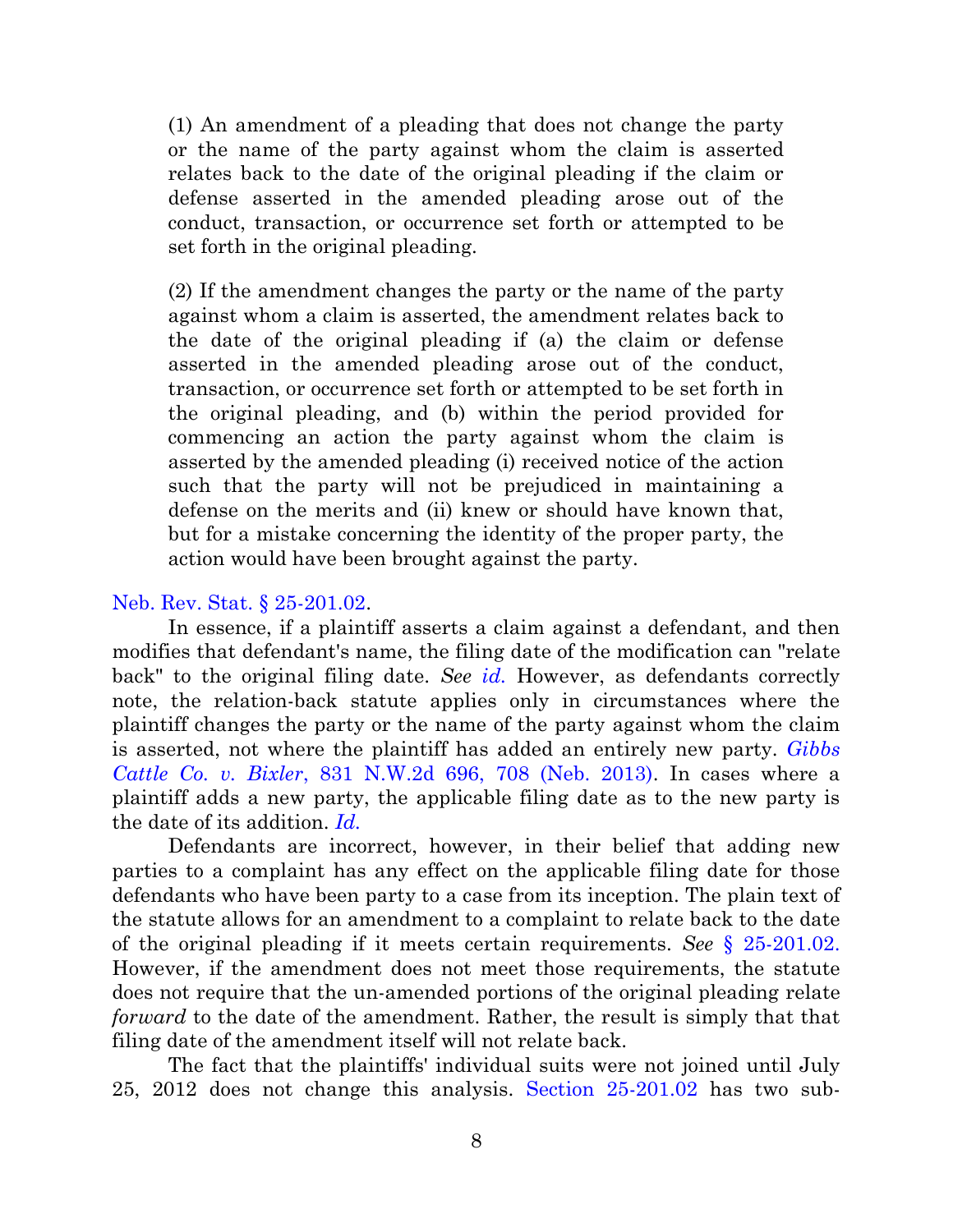sections. Subsection (2) applies only when "the amendment changes the party or name of the party *against whom a claim is asserted*." [§ 25-201.02\(2\)](https://a.next.westlaw.com/Document/NCE089580AEBB11DEA0C8A10D09B7A847/View/FullText.html?transitionType=UniqueDocItem&contextData=%28sc.UserEnteredCitation%29&userEnteredCitation=Neb.+Rev.+Stat.+%C2%A7+25-201.02) (emphasis added). Otherwise, the Court must apply subsection (1), under which an amendment adding plaintiffs to a complaint may relate back if it arises "out of the conduct, transaction, or occurrence set forth or attempted to be set forth in the original pleading." *See* [§ 25-201.02\(1\).](https://a.next.westlaw.com/Document/NCE089580AEBB11DEA0C8A10D09B7A847/View/FullText.html?transitionType=UniqueDocItem&contextData=%28sc.UserEnteredCitation%29&userEnteredCitation=Neb.+Rev.+Stat.+%C2%A7+25-201.02) Here, although each plaintiff initially filed a separate complaint, the allegations in each complaint were identical. Thus, the consolidation relates back to the filing date of the original complaint: May 20, 2011.

In sum, the July 25, 2012 filing date is effective only for defendants Kantner Ingredients, Inc., Chianti Cheese Co. of New Jersey, Inc., and Kantner Custom Dairy Products, LLC. The May 20, 2011 filing date still applies to defendants Kantner, Rutter, and Kantner Group, Inc.<sup>4</sup>

### (b) Effect of the 2006 letter

Next, defendants argue that the plaintiffs' claims are time-barred because they had discovered the facts underlying each of their claims by the time they hired Confer to write a letter to Kantner for them in 2006. *See, e.g.,* filing [283](https://ecf.ned.uscourts.gov/doc1/11313285620) at 21. Plaintiffs counter that although they had general concerns regarding the management of Blue Valley in 2006, they knew nothing that would put them on notice of their instant claims against defendants. Filing [298](https://ecf.ned.uscourts.gov/doc1/11313296256) at 27.

Under Nebraska law, the statute of limitations for a fraud claim begins to run at the time of discovery of the fraud. [Neb. Rev. Stat. § 25-207.](https://a.next.westlaw.com/Document/NDD288070AEBB11DEA0C8A10D09B7A847/View/FullText.html?transitionType=UniqueDocItem&contextData=%28sc.UserEnteredCitation%29&userEnteredCitation=neb+rev.+stat.+25-207) The statute of limitations for a claim *not* based on fraud generally begins running at the time of the underlying wrong. *[Alston v. Hormel Foods Corp.](https://a.next.westlaw.com/Document/I7bf7c230ef6d11dbaf8dafd7ee2b8b26/View/FullText.html?transitionType=UniqueDocItem&contextData=%28sc.UserEnteredCitation%29&userEnteredCitation=730+N.W.2d+376)*, 730 [N.W.2d 376, 381 \(Neb. 2007\).](https://a.next.westlaw.com/Document/I7bf7c230ef6d11dbaf8dafd7ee2b8b26/View/FullText.html?transitionType=UniqueDocItem&contextData=%28sc.UserEnteredCitation%29&userEnteredCitation=730+N.W.2d+376) However, the statute of limitations for nonfraud claims may be tolled under the doctrine of fraudulent concealment. *Andres v. McNeil Co.*[, 707 N.W.2d 777, 787 \(Neb. 2005\).](https://a.next.westlaw.com/Link/Document/FullText?findType=Y&serNum=2008114134&pubNum=595&originatingDoc=I210562ddb98b11e2981ea20c4f198a69&refType=RP&originationContext=document&transitionType=DocumentItem&contextData=%28sc.UserEnteredCitation%29) Under this doctrine, if the plaintiff shows that "the defendant has, either by deception or by a violation of a duty, concealed from the plaintiff material facts which prevent the plaintiff from discovering the misconduct," the statute of limitations is tolled until the time plaintiffs discover those material facts. *[Id.](https://a.next.westlaw.com/Link/Document/FullText?findType=Y&serNum=2008114134&pubNum=595&originatingDoc=I210562ddb98b11e2981ea20c4f198a69&refType=RP&originationContext=document&transitionType=DocumentItem&contextData=%28sc.UserEnteredCitation%29)* (internal alterations omitted) (quoting *Schendt v. Dewey*[, 568 N.W.2d 210, 213 \(Neb.](https://a.next.westlaw.com/Link/Document/FullText?findType=Y&serNum=1997179162&pubNum=595&originatingDoc=I5c0d5b7b81f911da9cfda9de91273d56&refType=RP&fi=co_pp_sp_595_213&originationContext=document&transitionType=DocumentItem&contextData=(sc.DocLink)#co_pp_sp_595_213)  [1997\)\)](https://a.next.westlaw.com/Link/Document/FullText?findType=Y&serNum=1997179162&pubNum=595&originatingDoc=I5c0d5b7b81f911da9cfda9de91273d56&refType=RP&fi=co_pp_sp_595_213&originationContext=document&transitionType=DocumentItem&contextData=(sc.DocLink)#co_pp_sp_595_213). For both fraud and non-fraud cases, discovery "occurs when one knows of the existence of an inquiry or damage and not when he or she has a legal right to seek redress in court." *See*, [Andres, 707 N.W.2d at 786;](https://a.next.westlaw.com/Link/Document/FullText?findType=Y&serNum=2008114134&pubNum=595&originatingDoc=I210562ddb98b11e2981ea20c4f198a69&refType=RP&originationContext=document&transitionType=DocumentItem&contextData=%28sc.UserEnteredCitation%29)

<sup>4</sup> The Court does not understand the defendants to be arguing that the relevant filing date is different for different claims for relief in the complaint.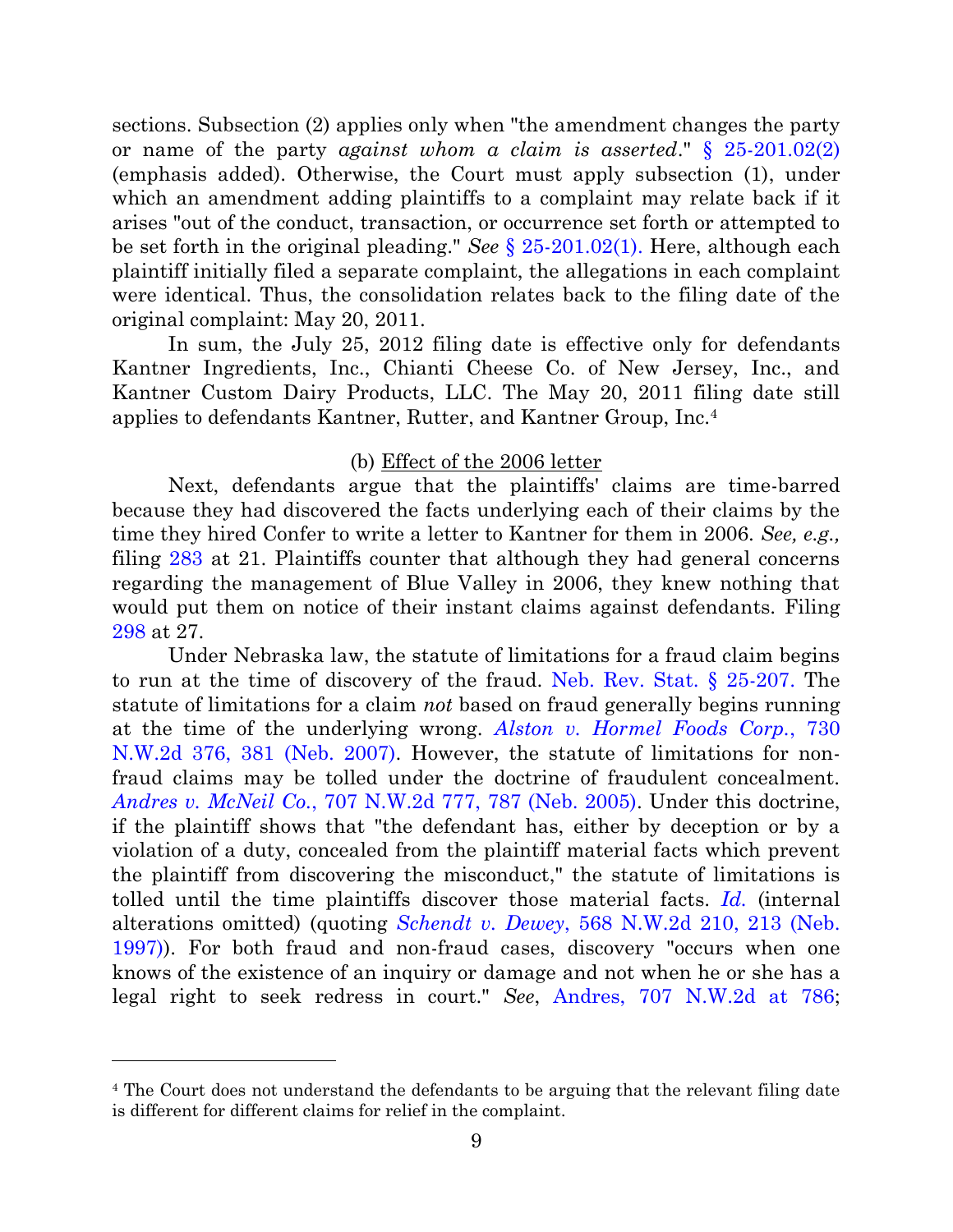*[Kalkowski v. Neb. Nat'l Trails Museum Found., Inc.](https://a.next.westlaw.com/Document/I3e5d2e62752511e28a21ccb9036b2470/View/FullText.html?transitionType=UniqueDocItem&contextData=%28sc.Default%29&userEnteredCitation=826+nw2d+589)*, 826 N.W.2d 589, 597 [\(Neb. Ct. App. 2013\).](https://a.next.westlaw.com/Document/I3e5d2e62752511e28a21ccb9036b2470/View/FullText.html?transitionType=UniqueDocItem&contextData=%28sc.Default%29&userEnteredCitation=826+nw2d+589)

Here, plaintiffs have testified in their depositions that they did not discover defendants' alleged wrongs until the commencement of discovery proceedings in this action. *See, e.g.*, filing [301-5](https://ecf.ned.uscourts.gov/doc1/11313296597) at 28–29; filing [301-6](https://ecf.ned.uscourts.gov/doc1/11313296598) at 89; filing [301-8](https://ecf.ned.uscourts.gov/doc1/11313296600) at 187; filing [301-10](https://ecf.ned.uscourts.gov/doc1/11313296602) at 129. And nothing in the 2006 letter directly contradicts that testimony: the letter expressed concern about corporate management but made no specific accusations that would prove the plaintiffs knew about the allegations upon which their claims are based. If credited, the plaintiffs' evidence creates a genuine issue of material fact with respect to when plaintiffs discovered the facts underlying their claims for relief. The Court will resolve these questions in its role as fact-finder at trial.

#### (c) Continuing Tort Doctrine

Defendants move in the alternative for summary judgment declaring that plaintiffs are barred from recovering damages caused by acts occurring outside of the statutory period. Filing [283](https://ecf.ned.uscourts.gov/doc1/11313285620) at 20–21. Specifically, they seek a declaration that the plaintiffs are barred from recovering damages caused by acts allegedly occurring prior to July 25, 2008. Filing [283](https://ecf.ned.uscourts.gov/doc1/11313285620) at 21. Nebraska courts have endorsed the "modified" continuing tort doctrine, which holds that a "claim for damages caused by a continuing tort can be maintained [only] for injuries caused by conduct occurring within the statutory limitations period." *Alston*[, 730 N.W.2d at 383.](https://a.next.westlaw.com/Document/I7bf7c230ef6d11dbaf8dafd7ee2b8b26/View/FullText.html?transitionType=UniqueDocItem&contextData=%28sc.Search%29&userEnteredCitation=730+nw2d+381#co_pp_sp_595_381) Put simply, the fact that a tort is a continuing tort does not operate to toll the statute of limitations until the last act of the continuing tort.

Here, as the Court previously stated, no entire claim for relief is barred on its face by the statute of limitations. However, within these claims, plaintiffs allege certain acts that do fall outside the ostensible statute of limitations. *See, e.g.*, filing [175](https://ecf.ned.uscourts.gov/doc1/11303065775) at ¶ 23(i). In some cases, they allege continuing torts that continue from a time ostensibly outside of the statutory period to a time ostensibly within it. *See, e.g.*, filing [175](https://ecf.ned.uscourts.gov/doc1/11303065775) at ¶¶ 23(a)–(m). To recover damages stemming from the occurrence of those acts ostensibly outside of the statutory period, plaintiffs will bear the burden of proving at trial they are not time-barred. *See Lindner*[, 826 N.W.2d at 874.](https://a.next.westlaw.com/Document/I7c80a7c3827f11e2bae99fc449e7cd17/View/FullText.html?transitionType=UniqueDocItem&contextData=%28sc.Default%29&userEnteredCitation=826+N.W.2d+868)

Here, as with defendants' general motion for summary judgment on the basis of the statute of limitations, there remain genuine issues of material fact. Plaintiffs have presented evidence that they did not discover the facts underlying their claims for relief until discovery proceedings in this case. *See, e.g.*, filing [301-5](https://ecf.ned.uscourts.gov/doc1/11313296597) at 28–29; filing [301-6](https://ecf.ned.uscourts.gov/doc1/11313296598) at 89; filing [301-8](https://ecf.ned.uscourts.gov/doc1/11313296600) at 187; filing [301-10](https://ecf.ned.uscourts.gov/doc1/11313296602) at 129. If credited, this evidence creates a genuine issue of material fact with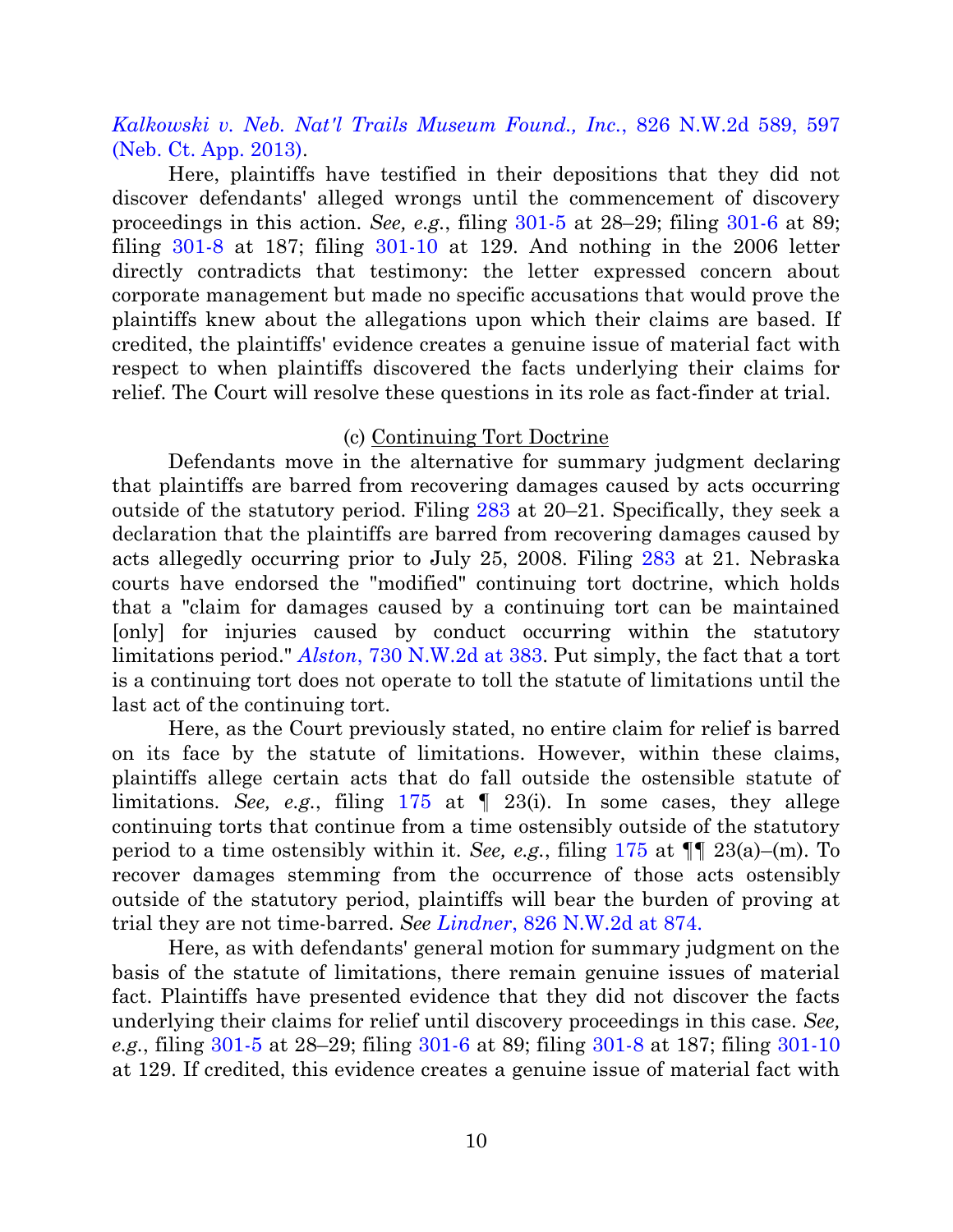respect to when plaintiffs discovered the facts underlying their claims for relief. The Court will resolve these questions in its role as fact-finder at trial.

## 3. DEFENDANTS' MOTION FOR SUMMARY JUDGMENT OR IN THE ALTERNATIVE, PARTIAL SUMMARY JUDGMENT

### (a) Summary judgment is denied for Rutter

Defendants argue that defendant Rutter is entitled to summary judgment because the plaintiffs' depositions establish that none of them have personal knowledge that Rutter has committed wrongdoing, and because "not one admissible fact" establishes that Rutter has committed wrongdoing. Filing [292](https://ecf.ned.uscourts.gov/doc1/11313287471) at 16–17.

In Nebraska, a director can be held liable for a breach of fiduciary duty both when he affirmatively commits wrongdoing or fraud, and when he is merely negligent. *Trieweiler v. Sears*[, 689 N.W.2d 807, 831 \(Neb. 2004\).](https://a.next.westlaw.com/Document/I872b672eff7711d9bf60c1d57ebc853e/View/FullText.html?transitionType=UniqueDocItem&contextData=%28sc.UserEnteredCitation%29&userEnteredCitation=689+N.W.2d+807) Directors have a duty to "have a general knowledge of the manner in which the corporate business is conducted." *[Id.](https://a.next.westlaw.com/Document/I872b672eff7711d9bf60c1d57ebc853e/View/FullText.html?transitionType=UniqueDocItem&contextData=%28sc.UserEnteredCitation%29&userEnteredCitation=689+N.W.2d+807)* A director's neglect of that duty "creates the same liability as actual knowledge and failure to act on that knowledge." *[Id.](https://a.next.westlaw.com/Document/I872b672eff7711d9bf60c1d57ebc853e/View/FullText.html?transitionType=UniqueDocItem&contextData=%28sc.UserEnteredCitation%29&userEnteredCitation=689+N.W.2d+807)*

In this case, there is little genuine dispute that several of the acts plaintiffs allege to be wrongful actually occurred. For instance, as the factual background above summarizes, Blue Valley paid administrative fees to the Kantner Group and sold product to other Kantner Companies. The question is primarily whether those acts were wrongful, not whether they happened. Additionally, plaintiffs have presented evidence that, if credited, demonstrates that Rutter, as director and controller, was involved in some of those acts. *See, e.g.*, [301-12](https://ecf.ned.uscourts.gov/doc1/11313296604) at 69. Thus, plaintiffs have provided evidence from which the trier of fact could reasonably conclude Rutter breached his fiduciary duties.

Furthermore, even if Rutter personally took no affirmative acts in breach of his fiduciary duty—as defendants assert—that fact alone will not excuse him from liability as a matter of law. Because Nebraska recognizes negligent breach of fiduciary duty, plaintiffs are not required to demonstrate that Rutter affirmatively committed fraud or wrongdoing in breach of his fiduciary duty. *See Trieweiler*[, 689 N.W.2d at](https://a.next.westlaw.com/Document/I872b672eff7711d9bf60c1d57ebc853e/View/FullText.html?transitionType=UniqueDocItem&contextData=%28sc.UserEnteredCitation%29&userEnteredCitation=689+N.W.2d+807) 831. So, defendants' contention that Rutter is entitled to summary judgment on the grounds that he personally committed no wrongful act is unavailing. Summary judgment for Rutter is denied.

### (b) Summary judgment is denied with respect to the civil conspiracy claim

Defendants Kantner and Rutter argue that they are entitled to summary judgment on the plaintiffs' civil conspiracy claim because, they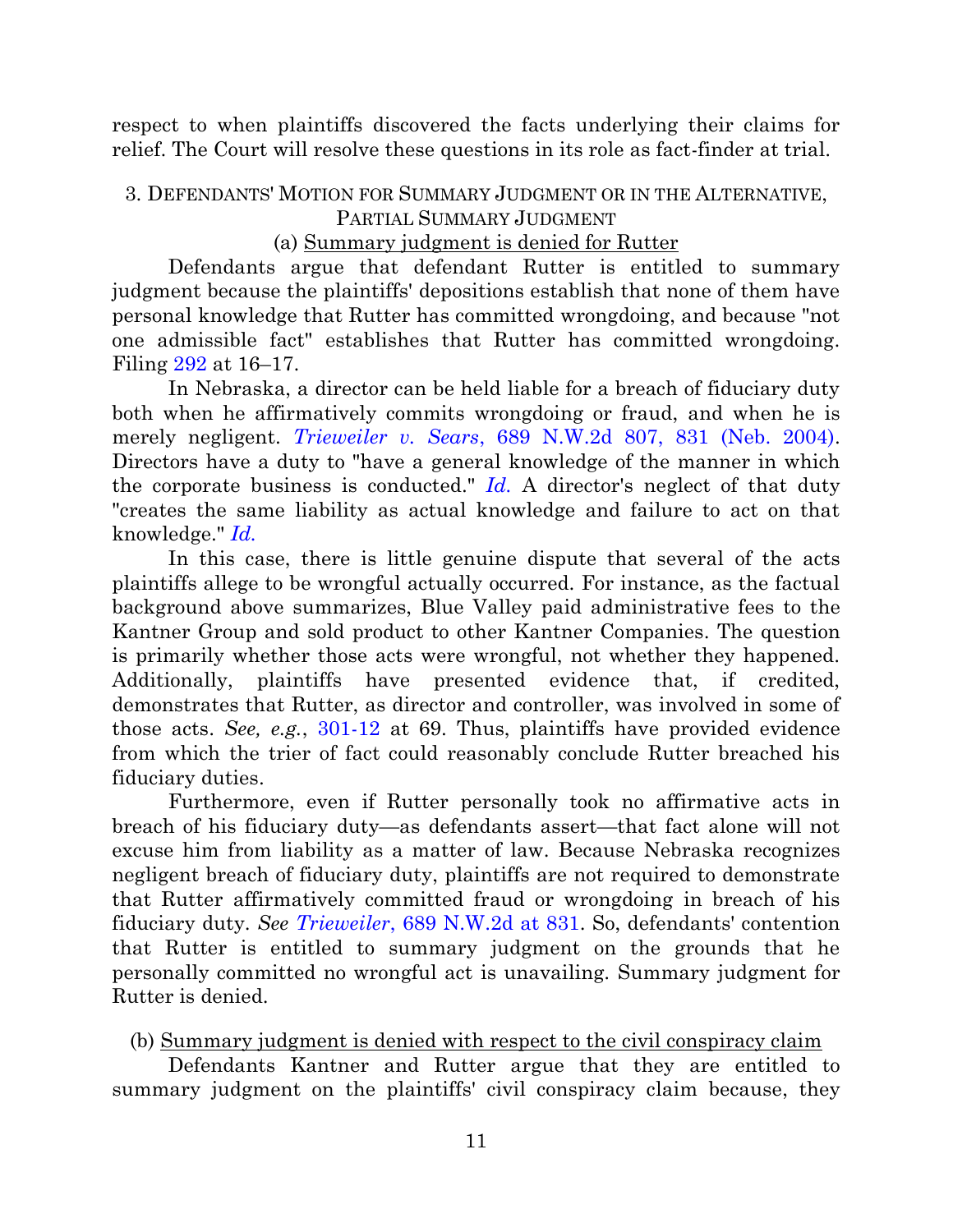contend, plaintiffs have not produced any evidence establishing an express or implied agreement. Filing [292](https://ecf.ned.uscourts.gov/doc1/11313287471) at 17.

In Nebraska, civil conspiracy is "a combination of two or more persons to accomplish by concerted action an unlawful or oppressive object, or a lawful object by unlawful or oppressive means." *[Wiekhorst Bros. Excavating](https://a.next.westlaw.com/Link/Document/FullText?findType=Y&serNum=1995065797&pubNum=595&originatingDoc=I8790762a038b11da83e7e9deff98dc6f&refType=RP&originationContext=document&transitionType=DocumentItem&contextData=%28sc.History*oc.UserEnteredCitation%29#co_pp_sp_595_39)  & Equip. Co. v. Ludewig*[, 529 N.W.2d 33, 39 \(Neb. 1995\).](https://a.next.westlaw.com/Link/Document/FullText?findType=Y&serNum=1995065797&pubNum=595&originatingDoc=I8790762a038b11da83e7e9deff98dc6f&refType=RP&originationContext=document&transitionType=DocumentItem&contextData=%28sc.History*oc.UserEnteredCitation%29#co_pp_sp_595_39) Civil conspiracy is not an independent claim for relief, but "serves to impose vicarious liability for the underlying tort of those who are a party to the conspiracy." *[Koster](https://a.next.westlaw.com/Link/Document/FullText?findType=Y&serNum=1995222907&pubNum=0000595&originatingDoc=I1e38bd74ff2811d983e7e9deff98dc6f&refType=RP&originationContext=document&transitionType=DocumentItem&contextData=%28sc.UserEnteredCitation%29#co_pp_sp_595_278)*, 539 [N.W.2d at 278.](https://a.next.westlaw.com/Link/Document/FullText?findType=Y&serNum=1995222907&pubNum=0000595&originatingDoc=I1e38bd74ff2811d983e7e9deff98dc6f&refType=RP&originationContext=document&transitionType=DocumentItem&contextData=%28sc.UserEnteredCitation%29#co_pp_sp_595_278) Civil conspiracy need not be proven "by direct evidence of the acts charged, but may, and generally must, be proved by a number of indefinite acts, conditions, and circumstances which vary according to the purpose to be accomplished." *Davidson v. Simmons*[, 280 N.W.2d 645, 648](https://a.next.westlaw.com/Link/Document/FullText?findType=Y&serNum=1979122438&pubNum=595&originatingDoc=I8790762a038b11da83e7e9deff98dc6f&refType=RP&originationContext=document&transitionType=DocumentItem&contextData=%28sc.History*oc.UserEnteredCitation%29#co_pp_sp_595_648)  [\(Neb. 1979\).](https://a.next.westlaw.com/Link/Document/FullText?findType=Y&serNum=1979122438&pubNum=595&originatingDoc=I8790762a038b11da83e7e9deff98dc6f&refType=RP&originationContext=document&transitionType=DocumentItem&contextData=%28sc.History*oc.UserEnteredCitation%29#co_pp_sp_595_648)

As discussed above, there is little genuine dispute that many of the business decisions plaintiffs complain of actually occurred. Rather, the primary question of the lawsuit is whether those decisions were wrongful. Additionally, there can be little dispute that, as directors, Rutter and Kantner were at times jointly involved in making those business decisions for Blue Valley. *See, e.g.*, filing [301-12](https://ecf.ned.uscourts.gov/doc1/11313296604) at 108–09. Thus, plaintiffs have produced evidence from which the trier of fact could reasonably conclude the defendants acted jointly to commit wrongful acts. Summary judgment on the claim of civil conspiracy is denied.

# (c) Summary judgment is denied with respect to claims relating to administrative fees

Defendants argue that they are entitled to summary judgment on all claims based on allegations that administrative fees were improper. Filing [292](https://ecf.ned.uscourts.gov/doc1/11313287471) at 18. First, defendants contend that plaintiffs have no evidence that administrative fees were improper. Filing [292](https://ecf.ned.uscourts.gov/doc1/11313287471) at 19. Second, defendants assert that they are immune under Nebraska's business judgment rule from claims relating to the setting of administrative fees because they relied on an accountant's advice in setting the fees. Filing [292](https://ecf.ned.uscourts.gov/doc1/11313287471) at 20.

## *(i) A genuine issue of material fact exists with regards to whether administrative fees were improper*

Defendants first contend that plaintiffs cannot meet their burden of demonstrating that the administrative fees Kantner Group charged Blue Valley were improper. Filing [292](https://ecf.ned.uscourts.gov/doc1/11313287471) at 19. But the defendants have the burden to prove the administrative fee was fair.

[Neb. Rev. Stat. § 21-20,113](https://a.next.westlaw.com/Document/N46D67CC0AEBC11DEA0C8A10D09B7A847/View/FullText.html?transitionType=UniqueDocItem&contextData=%28sc.UserEnteredCitation%29&userEnteredCitation=Neb.+Rev.+Stat.+21-20%2c113) provides that where a director has a conflicting interest in a corporation's transactions, it may be enjoined or give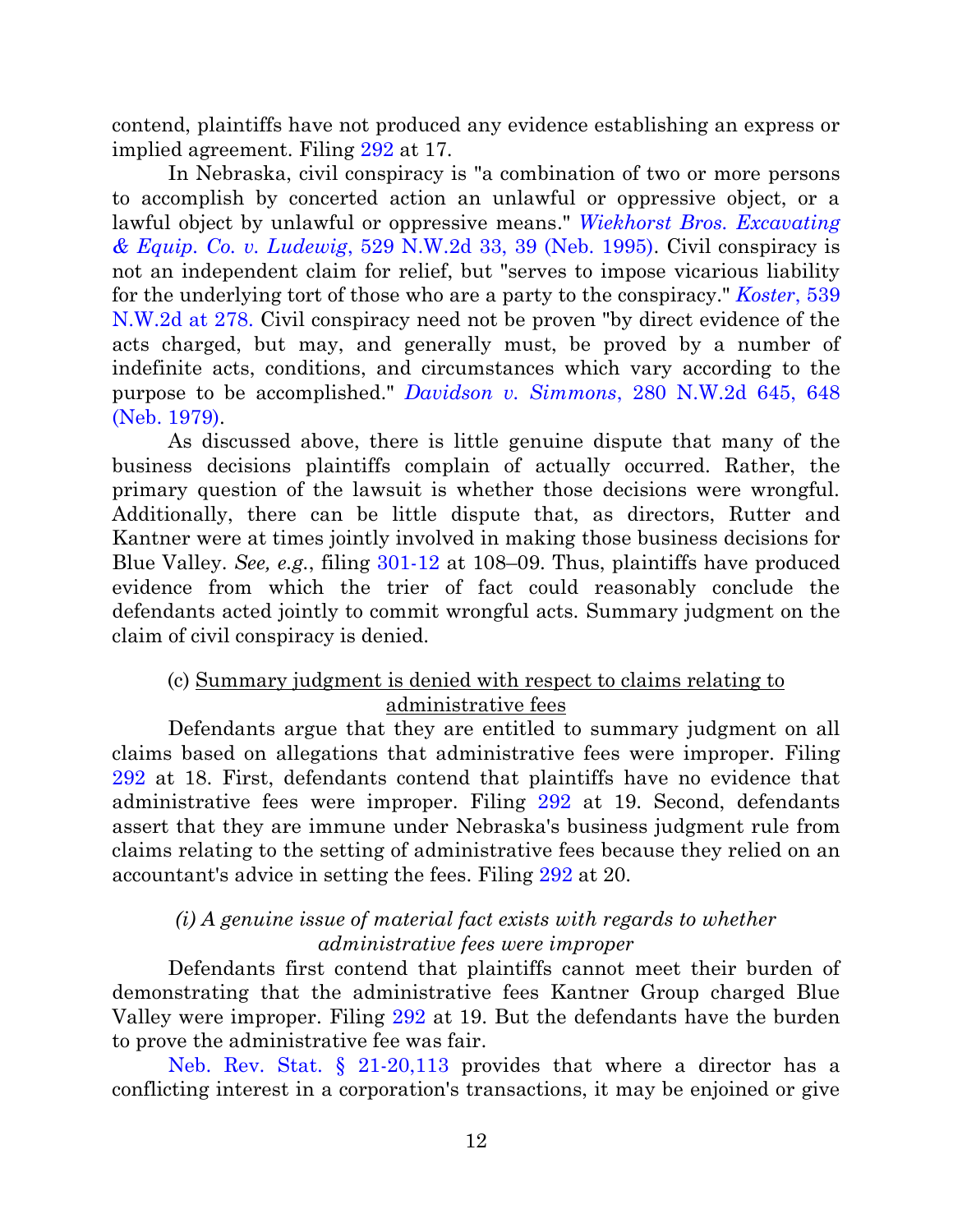rise to a damages award unless (a) the director has properly obtained board approval pursuant to Neb. Rev. Stat.  $\S$  21-20,114, (b) the director has obtained shareholder approval pursuant to [Neb. Rev. Stat. § 21-20,115,](https://a.next.westlaw.com/Document/N47094C90AEBC11DEA0C8A10D09B7A847/View/FullText.html?originationContext=previousnextsection&contextData=(sc.Document)&transitionType=StatuteNavigator&needToInjectTerms=False&firstPage=true) or (c) the "transaction, judged according to the circumstances at the time of commitment, is established to have been fair to the corporation." Where a defendant director has entered into a conflicting-interest transaction, the burden of proof is on the defendant to demonstrate that one of these three conditions is met. *Trieweiler*[, 689 N.W.2d at 831.](https://a.next.westlaw.com/Document/I872b672eff7711d9bf60c1d57ebc853e/View/FullText.html?transitionType=UniqueDocItem&contextData=%28sc.UserEnteredCitation%29&userEnteredCitation=689+N.W.2d+807)

In this case, the directors of Blue Valley agreed to pay an administrative fee to a company that Kantner owned and Rutter was employed by. This is clearly a conflicting-interest transaction. Thus, defendants bear the burden of showing that they either obtained proper board approval, that they obtained proper shareholder approval, or that the transaction was fair to the corporation. Defendants have not established as a matter of law that the administrative fees met one of those conditions. Therefore, summary judgment on the grounds that plaintiffs cannot meet their burden of production with respect to the impropriety of the administrative fees is denied.

## *(ii) The business judgment rule does not as a matter of law immunize directors for all activities taken in reliance on advice of accountants*

Defendants next argue that, regardless of the propriety of the administrative fees, they are immune from liability under [Neb. Rev. Stat. §](https://a.next.westlaw.com/Document/N41851920AEBC11DEA0C8A10D09B7A847/View/FullText.html?transitionType=UniqueDocItem&contextData=%28sc.History*oc.UserEnteredCitation%29&userEnteredCitation=neb+rev+stat+21-2095)  [21-2095,](https://a.next.westlaw.com/Document/N41851920AEBC11DEA0C8A10D09B7A847/View/FullText.html?transitionType=UniqueDocItem&contextData=%28sc.History*oc.UserEnteredCitation%29&userEnteredCitation=neb+rev+stat+21-2095) commonly known as the business judgment rule. Filing [292](https://ecf.ned.uscourts.gov/doc1/11313287471) at 20– 21. Defendants contend that the statute immunizes them because they relied on the advice of an accountant in setting administrative fees. Filing [292](https://ecf.ned.uscourts.gov/doc1/11313287471) at 20–21. This argument misconstrues the statute.

Nebraska's business judgment rule provides that a director shall discharge his or her duties as a director in good faith, with the care an ordinarily prudent person in a like position would exercise under similar circumstances, and in a manner he or she reasonably believes to be in the best interests of the corporation. [§ 21-2095\(](https://a.next.westlaw.com/Document/N41851920AEBC11DEA0C8A10D09B7A847/View/FullText.html?transitionType=UniqueDocItem&contextData=%28sc.History*oc.UserEnteredCitation%29&userEnteredCitation=neb+rev+stat+21-2095)1). And "[i]n discharging his or her duties, a director shall be entitled to rely on information, opinions, reports, or statements, including financial statements and other financial data, if prepared or presented by . . . [l]egal counsel, public accountants, or other persons as to matters the director reasonably believes are within the person's professional or expert competence.<sup>[1]</sup>  $\frac{1}{2}$  21-2095(2). But a director shall not be considered to be acting in good faith if he or she has knowledge that makes such reliance unwarranted.  $\S 21-2095(3)$ .

A director is not liable for any action taken as a director, or any failure to take any action, if he or she performed the duties of his or her office in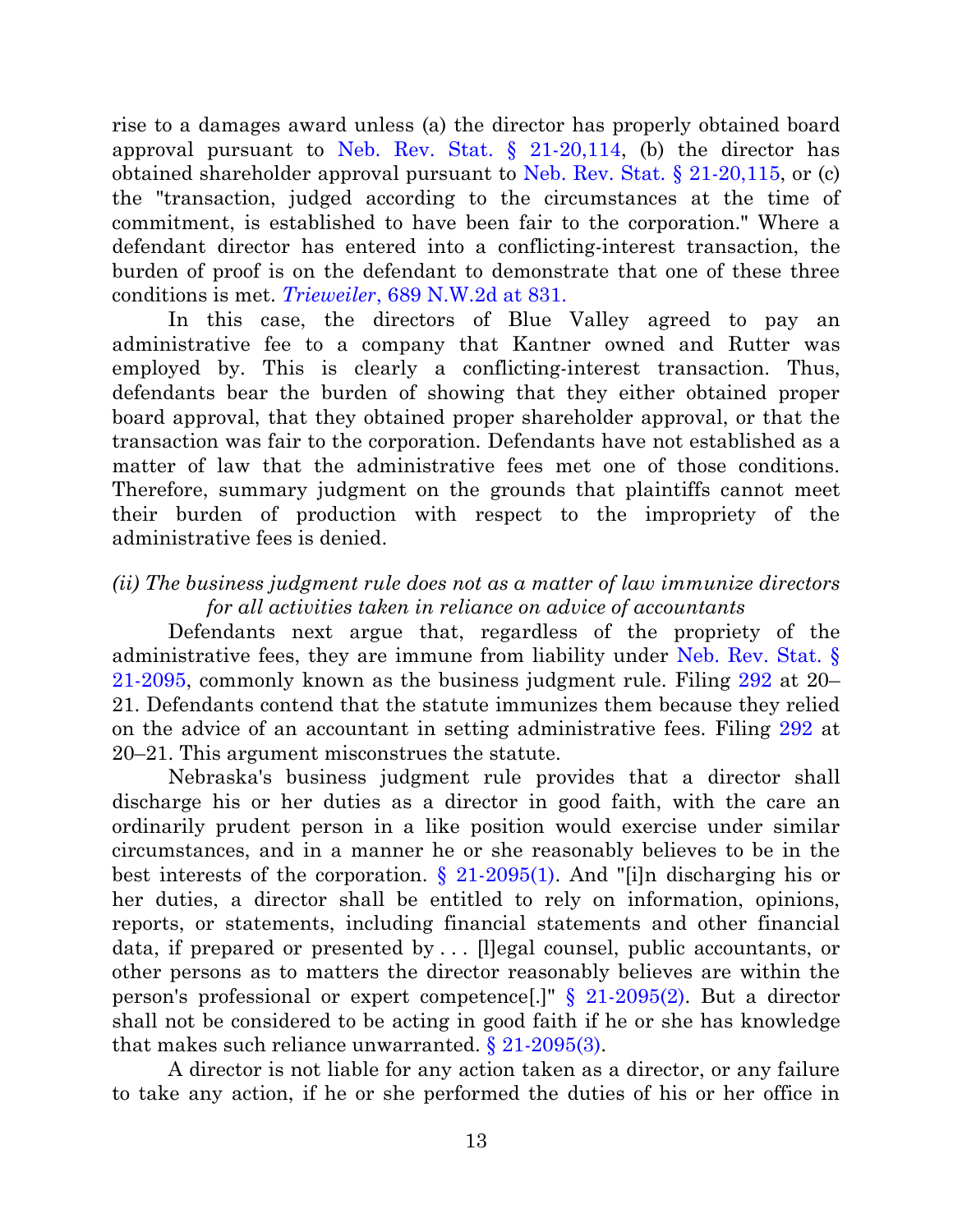compliance with the business judgment rule. [§ 21-2095\(](https://a.next.westlaw.com/Document/N41851920AEBC11DEA0C8A10D09B7A847/View/FullText.html?transitionType=UniqueDocItem&contextData=%28sc.History*oc.UserEnteredCitation%29&userEnteredCitation=neb+rev+stat+21-2095)4). But once a plaintiff has produced evidence that a director breached some fiduciary duty, the burden shifts to the defendant to demonstrate that he acted in accordance with the requirements of the business judgment rule. *[Sadler v. Jorad](https://a.next.westlaw.com/Document/Ia149cab9ff7311d983e7e9deff98dc6f/View/FullText.html?transitionType=UniqueDocItem&contextData=(sc.UserEnteredCitation)&userEnteredCitation=680+n.w.2d+165)*, 680 [NW.2d 165, 171 \(Neb. 2004\).](https://a.next.westlaw.com/Document/Ia149cab9ff7311d983e7e9deff98dc6f/View/FullText.html?transitionType=UniqueDocItem&contextData=(sc.UserEnteredCitation)&userEnteredCitation=680+n.w.2d+165)

Defendants argue that relying on their accountant's advice is sufficient to trigger the protections of this rule, because they were entitled to rely on the accountant's professional competence. Filing [292](https://ecf.ned.uscourts.gov/doc1/11313287471) at 20–21. But the statute clearly provides that a director is not protected from liability if he otherwise acts in bad faith, negligently, or in a manner he does not reasonably believe is in the best interests of the corporation. *See* [§ 21-2095\(4\).](https://a.next.westlaw.com/Document/N41851920AEBC11DEA0C8A10D09B7A847/View/FullText.html?transitionType=UniqueDocItem&contextData=%28sc.History*oc.UserEnteredCitation%29&userEnteredCitation=neb+rev+stat+21-2095) And in this case, plaintiffs have produced evidence that, if credited, creates a genuine issue of material fact with respect to whether Kantner and Rutter acted in bad faith, negligently, or without reasonable belief their actions would be in the best interests of the corporation. *See,* filing [301-4](https://ecf.ned.uscourts.gov/doc1/11313296596) at 109–110; filing [301-19](https://ecf.ned.uscourts.gov/doc1/11313296611) at 62–64. Therefore, defendants have not demonstrated as a matter of law that they are entitled to protection under the business judgment rule.

(d) Summary judgment is denied with respect to claims based on lack of shareholder meetings, or lack of corporate documents or records

Defendants argue that they are entitled to summary judgment with respect to all claims based on a lack of shareholder meetings or a lack of corporate documents or records. Filing [292](https://ecf.ned.uscourts.gov/doc1/11313287471) at 21. They contend that Nebraska law provides statutory remedies to shareholders when a corporation fails to hold shareholder meetings or disclose corporate records, and that those remedies do not include awards of damages. Filing [292](https://ecf.ned.uscourts.gov/doc1/11313287471) at 23. They argue that where a statute creates a right and provides for a remedy for violations of that right, the right cannot be vindicated in any manner other than what the statute provides. Filing [292](https://ecf.ned.uscourts.gov/doc1/11313287471) at 23–24. Thus, defendants assert that plaintiffs are precluded from seeking damages in this case with respect to those claims. Filing [292](https://ecf.ned.uscourts.gov/doc1/11313287471) at 24.

Defendants are correct that as a general rule, where a statute creates a right and provides for a specific remedy, the right can be vindicated only in the manner provided by the statute. *[Peterson v. Minden Beef Co.](https://a.next.westlaw.com/Document/Ia4c18f9dfeb311d9b386b232635db992/View/FullText.html?transitionType=UniqueDocItem&contextData=%28sc.UserEnteredCitation%29&userEnteredCitation=434+N.W.2d+681)*, 434 N.W.2d 681, 683 [\(Neb. 1989\).](https://a.next.westlaw.com/Document/Ia4c18f9dfeb311d9b386b232635db992/View/FullText.html?transitionType=UniqueDocItem&contextData=%28sc.UserEnteredCitation%29&userEnteredCitation=434+N.W.2d+681) With respect to lack of shareholder meetings, defendants point to [Neb. Rev. Stat. § 21-2053,](https://a.next.westlaw.com/Document/N331914E0AEBC11DEA0C8A10D09B7A847/View/FullText.html?transitionType=UniqueDocItem&contextData=%28sc.Default%29&userEnteredCitation=Neb.+Rev.+Stat.+%C2%A7+21-2053) which allows a state district court to summarily order a shareholder meeting on application of a shareholder if an annual meeting has not been held within either 6 months after the end of the corporation's fiscal year, or 15 months after the last annual meeting. Filing [292](https://ecf.ned.uscourts.gov/doc1/11313287471) at 23. With respect to the lack of corporate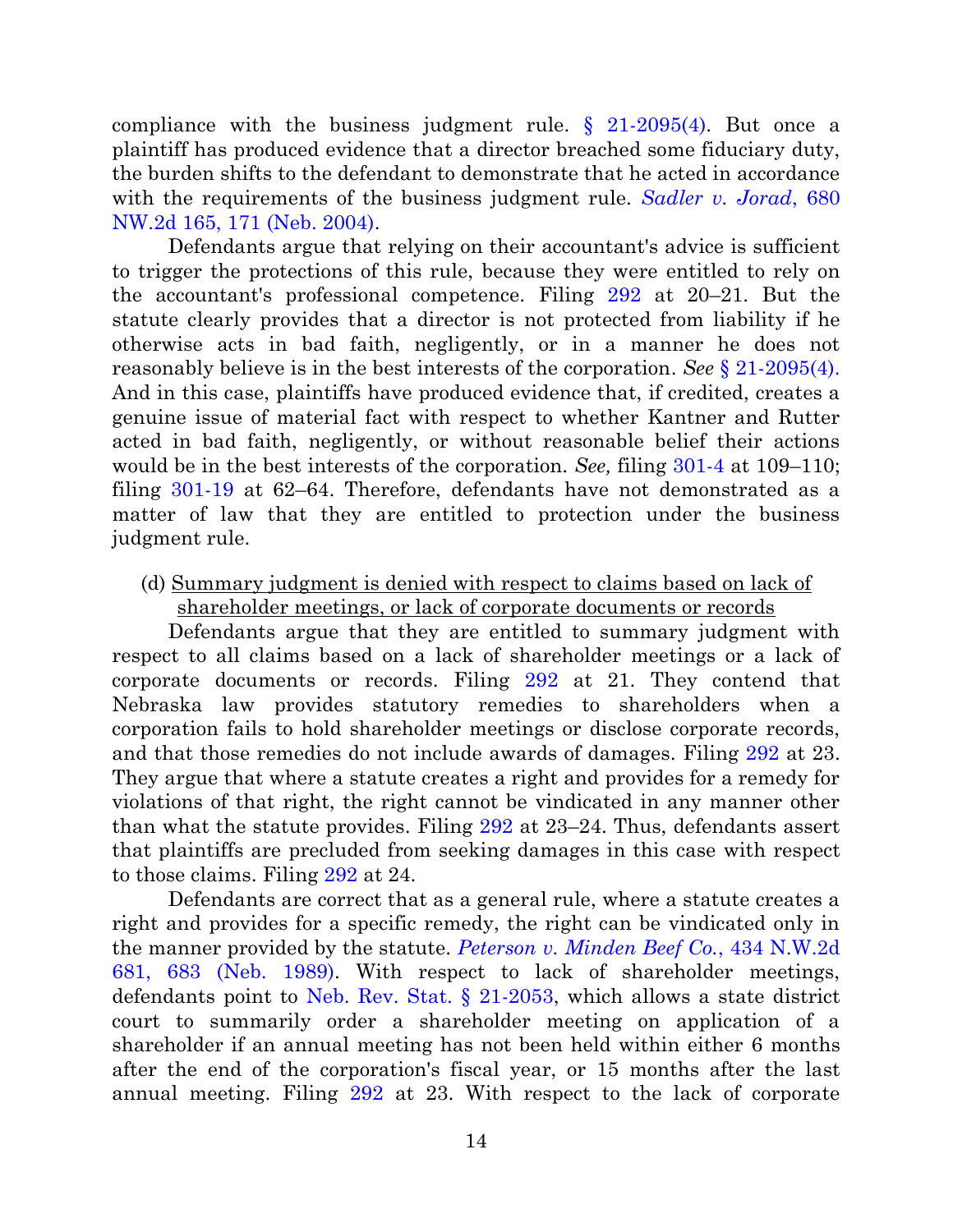documents, defendants point to [Neb. Rev. Stat. § 21-20,185,](https://a.next.westlaw.com/Document/N5C7AF420AEBC11DEA0C8A10D09B7A847/View/FullText.html?transitionType=UniqueDocItem&contextData=%28sc.UserEnteredCitation%29&userEnteredCitation=Neb.+Rev.+Stat.+%C2%A7+21-20%2c185) which allows a state district court to order a corporation to allow shareholders to inspect and copy certain corporate records. Filing [292](https://ecf.ned.uscourts.gov/doc1/11313287471) at 23.

In this case, plaintiffs concede, and it is evident to the Court, that plaintiffs do not seek damages as a result of lack of shareholder meetings or corporate records *per se*. *See* filing [300](https://ecf.ned.uscourts.gov/doc1/11313296583) at 4–5. Rather, plaintiffs include these allegations to show how they say defendants concealed the alleged wrongdoing that plaintiffs now ask the Court to remedy. Filing [300](https://ecf.ned.uscourts.gov/doc1/11313296583) at 4–5. In other words, plaintiffs' claims for relief are based on the underlying facts that were allegedly concealed, not directly on the lack of shareholder meetings and corporate records that allegedly aided the defendants in concealing them.

The statutes that defendants cite provide remedies only for a lack of shareholder meetings or lack of corporate records. They do not provide remedies for additional tort claims just because the commission of the torts was facilitated by a lack of shareholder meetings or corporate records. Summary judgment for all claims on the basis of lack of shareholder meetings and corporate records is denied.

## (e) Summary judgment is denied with respect to fraud claims

Defendants assert that they should be entitled to summary judgment on plaintiffs' fraud claim on the basis that plaintiffs have not shown reliance on defendants' alleged fraudulent misrepresentations and concealment. Filing [292](https://ecf.ned.uscourts.gov/doc1/11313287471) at 29. In the alternative, defendants argue that even if plaintiffs have relied to their detriment on the alleged misrepresentations and concealment, this reliance was unreasonable. Filing [292](https://ecf.ned.uscourts.gov/doc1/11313287471) at 28.

Defendants argue that plaintiffs did not rely on any alleged misrepresentation or concealment because their reliance ended when they began to consult with Confer in 2006. Filing [292](https://ecf.ned.uscourts.gov/doc1/11313287471) at 28–29. Defendants contend that if plaintiffs hired an attorney, they must have been relying on his advice, and not any statements of defendants.<sup>5</sup> Filing [292](https://ecf.ned.uscourts.gov/doc1/11313287471) at 29. This argument is difficult to square: it would amount to immunizing a defendant from claims of fraud as soon as the plaintiff retained counsel. A corporate investor is entitled to simultaneously rely upon both the advice of counsel and the representations of corporate directors, and a corporate director may still be liable for fraudulently misrepresenting or concealing the facts.

<sup>&</sup>lt;sup>5</sup> The Court does have some questions as to what extent the plaintiffs' fraud claim is a separate claim of relief. Instead, the alleged misrepresentations and concealment seem most relevant to plaintiffs' argument that the statute of limitations should be tolled until the time they discovered the alleged wrongdoing of the defendants. Whether plaintiffs prove the existence of any damages flowing directly from the alleged concealment or misrepresentation is a matter the Court will take up at trial.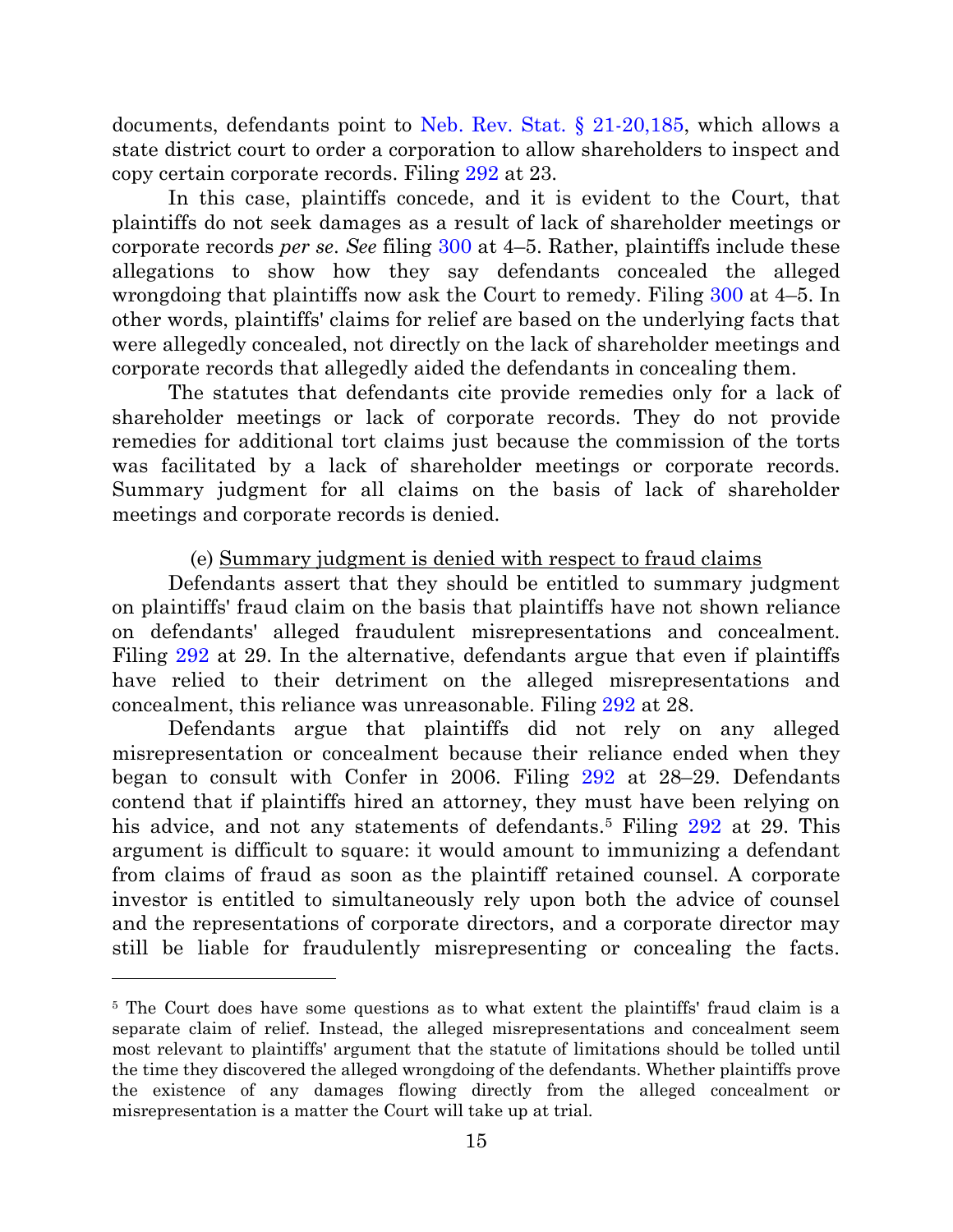Whether that happened in this case, and whether the plaintiffs' reliance upon the defendants was reasonable, is a matter for the plaintiffs to prove at trial.

### (f) Summary judgment is denied with respect to claims for damages caused by the liquidation of Blue Valley

Defendants assert they are entitled to summary judgment on plaintiffs' claims for damages allegedly caused by Blue Valley's liquidation. Filing [292](https://ecf.ned.uscourts.gov/doc1/11313287471) at 29. They contend plaintiffs cannot produce evidence showing liquidation was not caused by factors outside of Kantner and Rutter's control. Filing [292](https://ecf.ned.uscourts.gov/doc1/11313287471) at 29.

It is true that plaintiffs bear the burden of proving defendants caused their damages. But contrary to defendants' arguments, plaintiffs need not disprove every hypothetical scenario in which some factor other than the defendants' actions might have caused their damages. Here, plaintiffs have produced evidence from which the trier of fact could reasonably conclude the defendants were a cause of Blue Valley's liquidation. *See, e.g.*, filing [301-4](https://ecf.ned.uscourts.gov/doc1/11313296596) at 7–8. The Court will resolve these questions in its role as fact-finder at trial.

### (g) Summary judgment is denied with respect to claims based on the way in which defendants operated Blue Valley

Defendants argue they are entitled to summary judgment on all claims "related to the way that Mr. Kantner operated" Blue Valley, specifically the claims that they moved Blue Valley operations to Ohio and operated Blue Valley as a subsidiary of the Kantner Group. Filing [292](https://ecf.ned.uscourts.gov/doc1/11313287471) at 33. Defendants contend that they are immune from liability under  $\S$  21-2095, Nebraska's business judgment rule. Filing [292](https://ecf.ned.uscourts.gov/doc1/11313287471) at 34. As previously discussed, to invoke the protection of the business judgment rule, a defendant director has the burden to prove that his actions were taken in good faith, with the care an ordinarily prudent person in a like position would exercise under similar circumstances, and in a manner he reasonably believes to be in the best interests of the corporation. [§ 21-2095\(](https://a.next.westlaw.com/Document/N41851920AEBC11DEA0C8A10D09B7A847/View/FullText.html?transitionType=UniqueDocItem&contextData=%28sc.History*oc.UserEnteredCitation%29&userEnteredCitation=neb+rev+stat+21-2095)1).

Defendants have not demonstrated as a matter of law that they fulfilled the requirements of the business judgment rule. General assertions that Kantner and Rutter did "everything [they] could to resolve the problems" are inadequate to prove that they acted in accordance with the business judgment rule every single time they made a business decision. *See* filing [292](https://ecf.ned.uscourts.gov/doc1/11313287471) at 35. Furthermore, plaintiffs have produced evidence that, if credited, creates a genuine issue of material fact with respect to whether Kantner and Rutter, at certain times, acted in bad faith, negligently, or without reasonable belief their actions would be in the best interests of the corporation. *See,* filing  $301-4$  at  $109-110$ ; filing  $301-19$  at  $62-64$ . Summary judgment with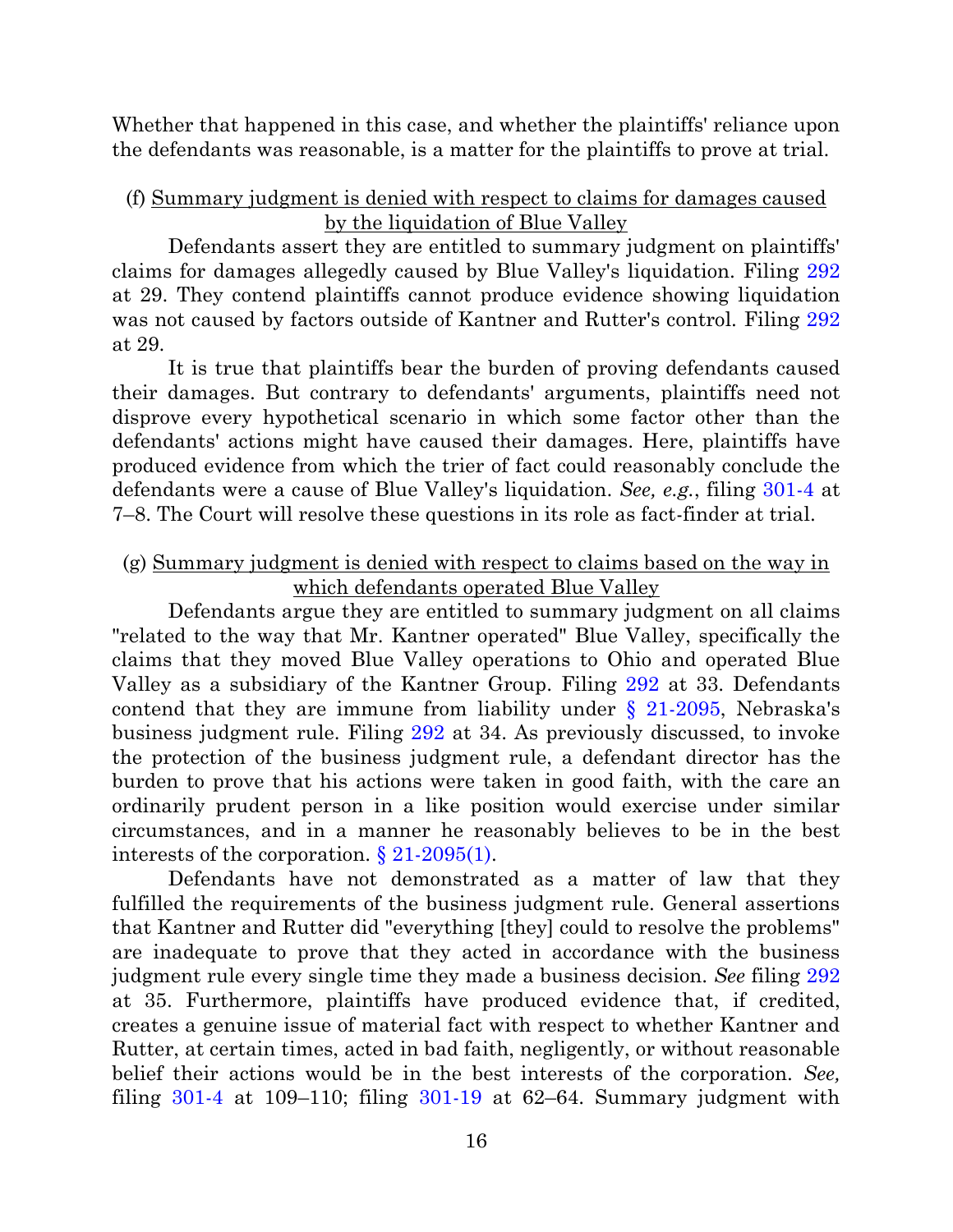respect to all claims based on the way in which defendants operated Blue Valley is denied.

## (h) Summary judgment is denied with respect to the usurpation of corporate opportunity claim

Defendants argue they are entitled to summary judgment on the claim that they usurped corporate opportunities from Blue Valley. Filing [292](https://ecf.ned.uscourts.gov/doc1/11313287471) at 36. They contend that because each of the Kantner Companies produced different products and sold to different customers, none of the Kantner Companies could have usurped Blue Valley's corporate opportunities. Filing [292](https://ecf.ned.uscourts.gov/doc1/11313287471) at 37. In particular, defendants assert that acquiring Custom Dairy was not a corporate opportunity for Blue Valley because Custom Dairy produced shredded cheese, while Blue Valley produced imitation block cheese. Filing [292](https://ecf.ned.uscourts.gov/doc1/11313287471) at 37.

Nebraska law prohibits a director from usurping a business opportunity that rightfully belongs to the corporation. *See [Trieweiler](https://a.next.westlaw.com/Document/I872b672eff7711d9bf60c1d57ebc853e/View/FullText.html?transitionType=UniqueDocItem&contextData=%28sc.UserEnteredCitation%29&userEnteredCitation=689+N.W.2d+807)*, 689 [N.W.2d at 843.](https://a.next.westlaw.com/Document/I872b672eff7711d9bf60c1d57ebc853e/View/FullText.html?transitionType=UniqueDocItem&contextData=%28sc.UserEnteredCitation%29&userEnteredCitation=689+N.W.2d+807) An opportunity is corporate where it is "one of practical advantage to the corporation and fits into and furthers an established corporate policy." *[Id.](https://a.next.westlaw.com/Document/I872b672eff7711d9bf60c1d57ebc853e/View/FullText.html?transitionType=UniqueDocItem&contextData=%28sc.UserEnteredCitation%29&userEnteredCitation=689+N.W.2d+807)* at 844*.* Here, plaintiffs have produced evidence which, if credited, creates a genuine issue of material fact with respect to whether Custom Dairy was Blue Valley's corporate opportunity. *See, e.g.*, filing [299-12](https://ecf.ned.uscourts.gov/doc1/11313296546) at 54, 59. The difference between block and shredded cheese is not so selfevident that the Court can say, as a matter of law, that a shredded cheese business was not a corporate opportunity for an imitation block cheese company. So, the Court will resolve these questions in its role as fact-finder at trial. Summary judgment is denied with respect to the usurpation of corporate opportunity claim.

# (i) Summary Judgment is denied with respect to all claims relating to intercompany transactions between Kantner Companies and Blue Valley

Defendants argue that they are entitled to summary judgment on all claims based on transactions between Blue Valley and the Kantner Companies. Filing [292](https://ecf.ned.uscourts.gov/doc1/11313287471) at 40. They contend that because plaintiffs personally have no knowledge of any unfair transactions, they cannot meet their burden of producing evidence to support their claims. Filing [292](https://ecf.ned.uscourts.gov/doc1/11313287471) at 40.

As previously discussed, where a director has a conflicting interest in a corporation's transactions, it may give rise to a damages award unless the director has properly obtained board approval, the director has properly obtained shareholder approval, or the transaction, is established to have been fair to the corporation. Neb. Rev. Stat.  $\S$  21-20,113. Where a defendant director has entered into a conflicting-interest transaction, the burden of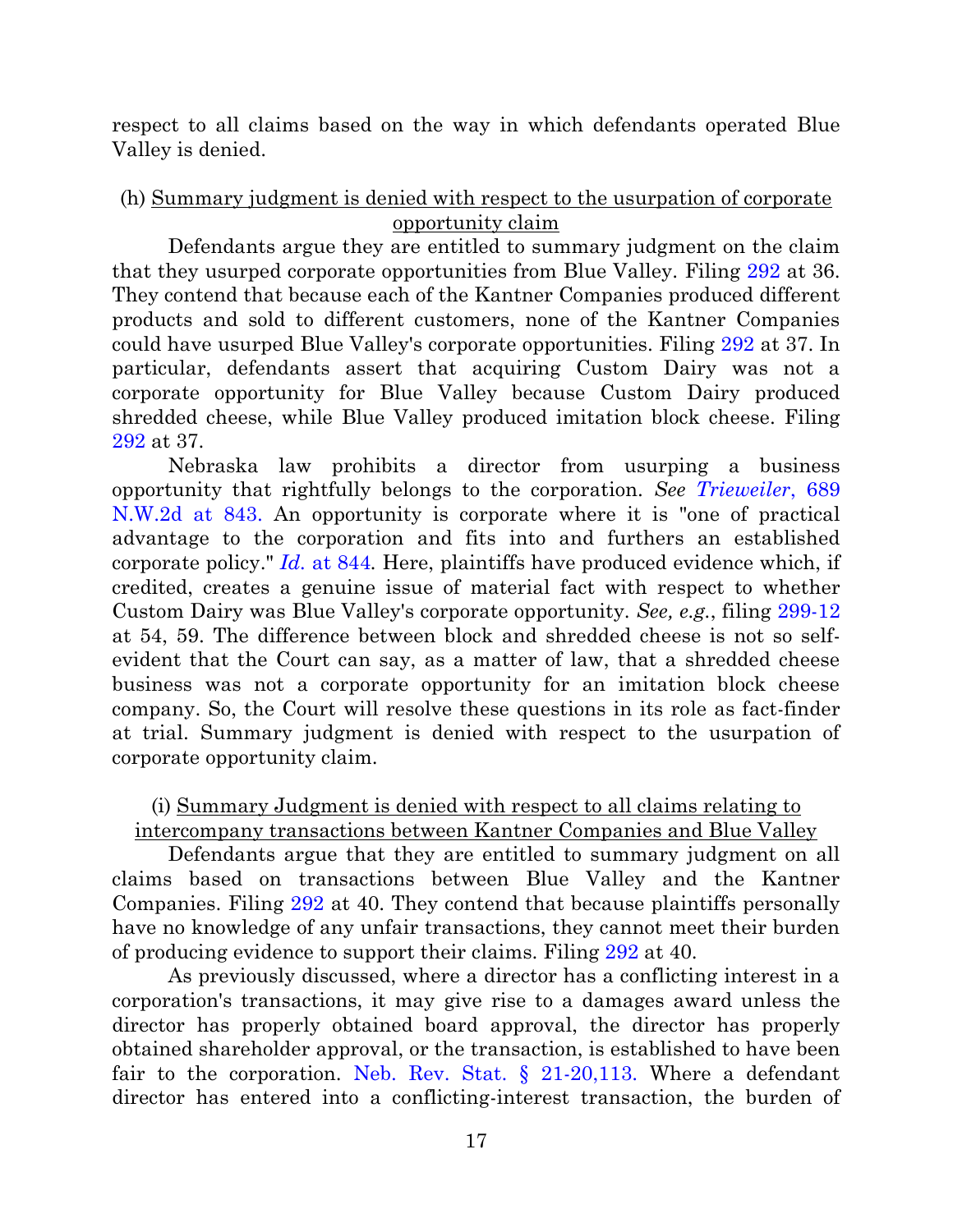proof is on the defendant to demonstrate his actions met one of these three conditions. *Trieweiler*[, 689 N.W.2d at 831.](https://a.next.westlaw.com/Document/I872b672eff7711d9bf60c1d57ebc853e/View/FullText.html?transitionType=UniqueDocItem&contextData=%28sc.UserEnteredCitation%29&userEnteredCitation=689+N.W.2d+807)

Here, defendants have not produced evidence that establishes as a matter of law that they fulfilled one of the conditions of  $\S$  21-20,113. Furthermore, plaintiffs have produced evidence that, if credited, creates a genuine issue of fact as to whether these transactions were fair. *See, e.g.*, filing [301-4](https://ecf.ned.uscourts.gov/doc1/11313296596) at 109–110. Summary judgment is therefore denied with respect to all claims relating to transactions between Blue Valley and Kantner Companies.

### (j) Summary judgment is denied with respect to claims of breach of fiduciary duty

Defendants argue that Kantner and Rutter are entitled to summary judgment with respect to all claims that they breached their fiduciary duties. Filing [292](https://ecf.ned.uscourts.gov/doc1/11313287471) at 41. They assert that they complied in all respects with the Nebraska business judgment rule, and therefore cannot be held liable for any alleged breach. Filing [292](https://ecf.ned.uscourts.gov/doc1/11313287471) at 41–42.

As previously explained, general assertions that Kantner and Rutter made efforts to help Blue Valley succeed is insufficient to establish that they acted in accordance with the business judgment rule every single time they made business decisions. As the Court has noted, plaintiffs have produced evidence that, if credited, creates a material issue of fact with respect to whether Kantner and Rutter acted in good faith, with due care, and in the best interests of the corporation. *See,* filing [301-4](https://ecf.ned.uscourts.gov/doc1/11313296596) at 109–110; filing [301-19](https://ecf.ned.uscourts.gov/doc1/11313296611) at 62–64. Summary judgment as to claims relating to breach of fiduciary duty is denied.

## (k) Summary judgment is denied with respect to conversion and money had and received

### *(i) Summary judgment is denied with respect to the conversion claim*

Defendants argue that Kantner and Rutter are entitled to summary judgment on the plaintiffs' claim for conversion because plaintiffs have not produced evidence that any identifiable property was converted. Filing [292](https://ecf.ned.uscourts.gov/doc1/11313287471) at 42. Plaintiffs contend Kantner and Rutter converted various items of "property." This property falls into three categories: Blue Valley funds allegedly converted as a result of Kantner and Rutter's breaches of fiduciary duty; Blue Valley's liquidated assets, which plaintiffs allegedly had a right to; and Blue Valley's cheese shredder.<sup>6</sup> The Court finds that the defendants are

<sup>6</sup> Plaintiffs have evidently abandoned their earlier allegation that Kantner and Rutter converted Blue Valley's intellectual property. In any event, this claim would not survive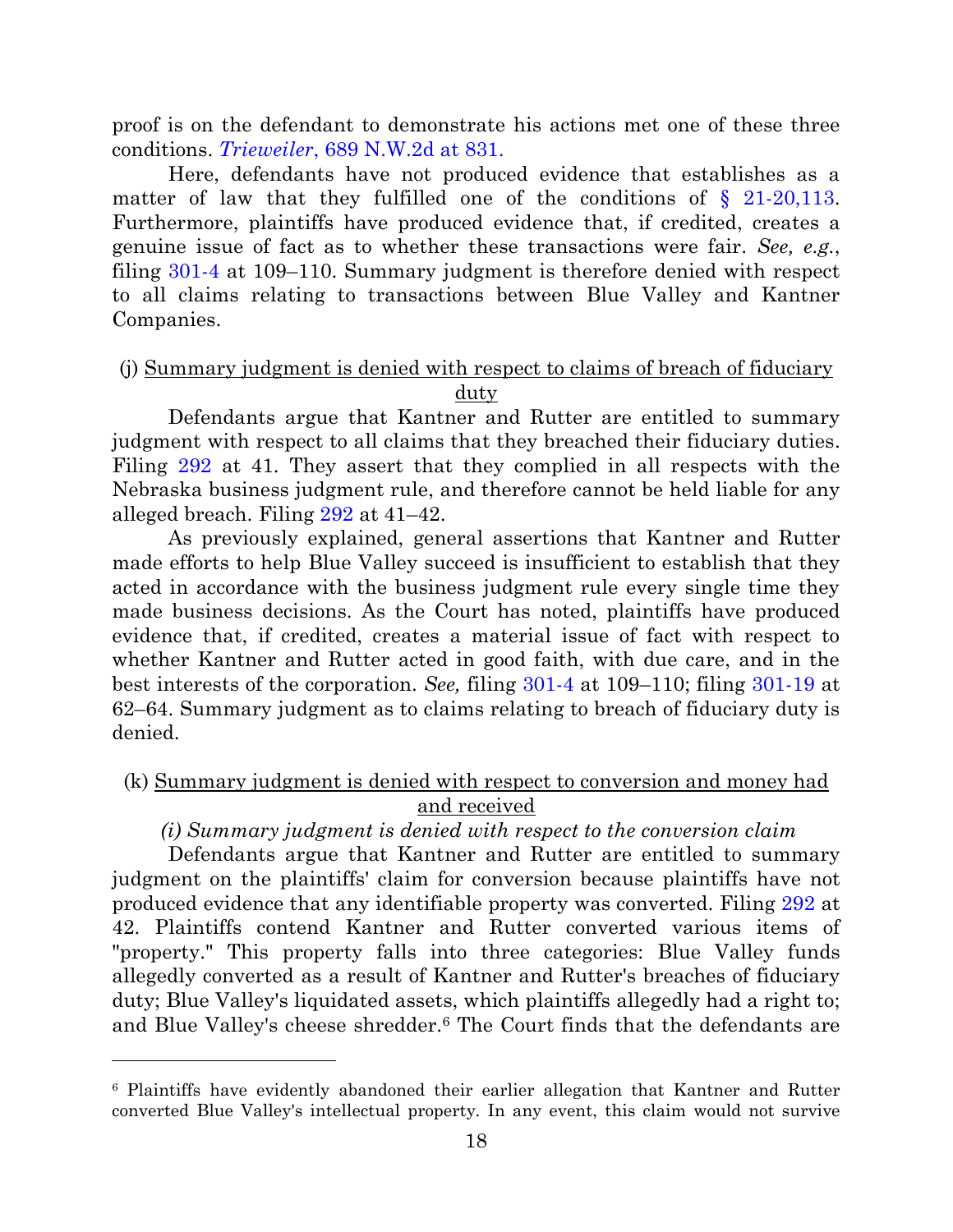correct on at least some points, but that the plaintiffs have enough evidence to support a finding that at least some property may have been converted.

In Nebraska, conversion is "any distinct act of dominion wrongfully asserted over another's property in denial of or inconsistent with that person's rights." *Zimmerman*[, 585 N.W.2d at 451](https://a.next.westlaw.com/Document/I794ed9e0ff4411d99439b076ef9ec4de/View/FullText.html?transitionType=UniqueDocItem&contextData=%28sc.Default%29&userEnteredCitation=585+nw2d+452#co_pp_sp_595_452). For property to be subject to conversion, the plaintiff "must establish a right to immediate possession of the property at the time of the alleged conversion." *[Id.](https://a.next.westlaw.com/Document/I794ed9e0ff4411d99439b076ef9ec4de/View/FullText.html?transitionType=UniqueDocItem&contextData=%28sc.Default%29&userEnteredCitation=585+nw2d+452#co_pp_sp_595_452)* Money may be the subject of conversion where it is earmarked or specially designated, *[State v.](https://a.next.westlaw.com/Document/I36b2169b007711dab386b232635db992/View/FullText.html?transitionType=UniqueDocItem&contextData=%28sc.Default%29&userEnteredCitation=81+N.W.+319)  [Omaha Natl' Bank](https://a.next.westlaw.com/Document/I36b2169b007711dab386b232635db992/View/FullText.html?transitionType=UniqueDocItem&contextData=%28sc.Default%29&userEnteredCitation=81+N.W.+319)*, 81 N.W. 319, 321–22 (Neb. 1899), or where the defendant wrongfully obtained it from the plaintiff, *Ochs v. Makousky*[, 547 N.W.2d 136,](https://a.next.westlaw.com/Document/I8a2a7dbaff7411d9b386b232635db992/View/FullText.html?transitionType=UniqueDocItem&contextData=%28sc.UserEnteredCitation%29&userEnteredCitation=547+nw2d+136)  [139 \(Neb. 1996\).](https://a.next.westlaw.com/Document/I8a2a7dbaff7411d9b386b232635db992/View/FullText.html?transitionType=UniqueDocItem&contextData=%28sc.UserEnteredCitation%29&userEnteredCitation=547+nw2d+136) Nebraska has not recognized a conversion claim meant to enforce a mere obligation to pay money generally. *See [In re Wal-Mart Wage &](https://a.next.westlaw.com/Document/I6276a6d80b4e11dcaba8d9d29eb57eff/View/FullText.html?transitionType=UniqueDocItem&contextData=%28sc.Search%29&userEnteredCitation=490+F.Supp.2d+1091)  [Hour Employment Practices](https://a.next.westlaw.com/Document/I6276a6d80b4e11dcaba8d9d29eb57eff/View/FullText.html?transitionType=UniqueDocItem&contextData=%28sc.Search%29&userEnteredCitation=490+F.Supp.2d+1091)*, 490 F. Supp. 2d 1091, 1113–14 (D. Nev. 2007).

First, plaintiffs allege that Kantner and Rutter converted Blue Valley funds by disposing of them in breach of their fiduciary duties. Among the funds alleged to be converted are: funds allegedly lost as a result of Kantner and Rutter's self-dealing transactions; funds allegedly lost as a result of excessive administrative fees; and funds that Kantner and Rutter allegedly pledged as collateral to Wells Fargo to purchase Custom Dairy. *See,* filing [175](https://ecf.ned.uscourts.gov/doc1/11303065775) ¶ 34; filing [300](https://ecf.ned.uscourts.gov/doc1/11313296583) at 74.

None of these funds constitute "property" subject to conversion under Nebraska law. Plaintiffs have not produced evidence showing these funds were held separately from the fungible money Kantner and Rutter managed on behalf of Blue Valley. Nor have plaintiffs produced evidence that Kantner and Rutter obtained these funds wrongfully; only that they *used* them wrongfully. To conclude that these funds are subject to conversion would be to greatly expand the doctrine; virtually every tort could be characterized as conversion if it resulted in money damages. Plaintiffs may, of course, continue to seek damages resulting from the underlying alleged breaches of fiduciary duty.

Second, plaintiffs allege Kantner and Rutter converted Blue Valley's liquidated assets by using them to satisfy their own personal debts, as well as the debts of the Kantner Companies, instead of distributing them to shareholders. *See,* filing [175](https://ecf.ned.uscourts.gov/doc1/11303065775) ¶ 34; filing [300](https://ecf.ned.uscourts.gov/doc1/11313296583) at 74. These funds are likewise

summary judgment. Even if Kantner did use Blue Valley's name, logo, or other intellectual property, he did not deprive plaintiffs of their use of the same property. "[T]he essence of conversion is not acquisition by the wrongdoer, but the act of depriving the owner wrongfully of the property." *[Zimmerman v. FirsTier Bank, N.A.](https://a.next.westlaw.com/Document/I794ed9e0ff4411d99439b076ef9ec4de/View/FullText.html?transitionType=UniqueDocItem&contextData=%28sc.Default%29&userEnteredCitation=585+nw2d+452#co_pp_sp_595_452)*, 585 N.W.2d 445, 452 (Neb. [1998\);](https://a.next.westlaw.com/Document/I794ed9e0ff4411d99439b076ef9ec4de/View/FullText.html?transitionType=UniqueDocItem&contextData=%28sc.Default%29&userEnteredCitation=585+nw2d+452#co_pp_sp_595_452) *see [ACI Worldwide Corp. v. MasterCard Techs., LLC](https://a.next.westlaw.com/Document/I7c03fbc5935011e490d4edf60ce7d742/View/FullText.html?transitionType=UniqueDocItem&contextData=%28sc.Search%29&userEnteredCitation=2014+WL+7409750)*, 2014 WL 7409750, at \*8–9 (D. [Neb. Dec. 31, 2014\);](https://a.next.westlaw.com/Document/I7c03fbc5935011e490d4edf60ce7d742/View/FullText.html?transitionType=UniqueDocItem&contextData=%28sc.Search%29&userEnteredCitation=2014+WL+7409750) *see also [Superior Edge, Inc. v. Monsanto Co.](https://a.next.westlaw.com/Document/I45d2bba103d611e3a555d241dae65084/View/FullText.html?transitionType=UniqueDocItem&contextData=%28sc.UserEnteredCitation%29&userEnteredCitation=964+F.+Supp.+2d+1017)*, 964 F. Supp. 2d 1017, [1039 \(D. Minn. 2013\).](https://a.next.westlaw.com/Document/I45d2bba103d611e3a555d241dae65084/View/FullText.html?transitionType=UniqueDocItem&contextData=%28sc.UserEnteredCitation%29&userEnteredCitation=964+F.+Supp.+2d+1017)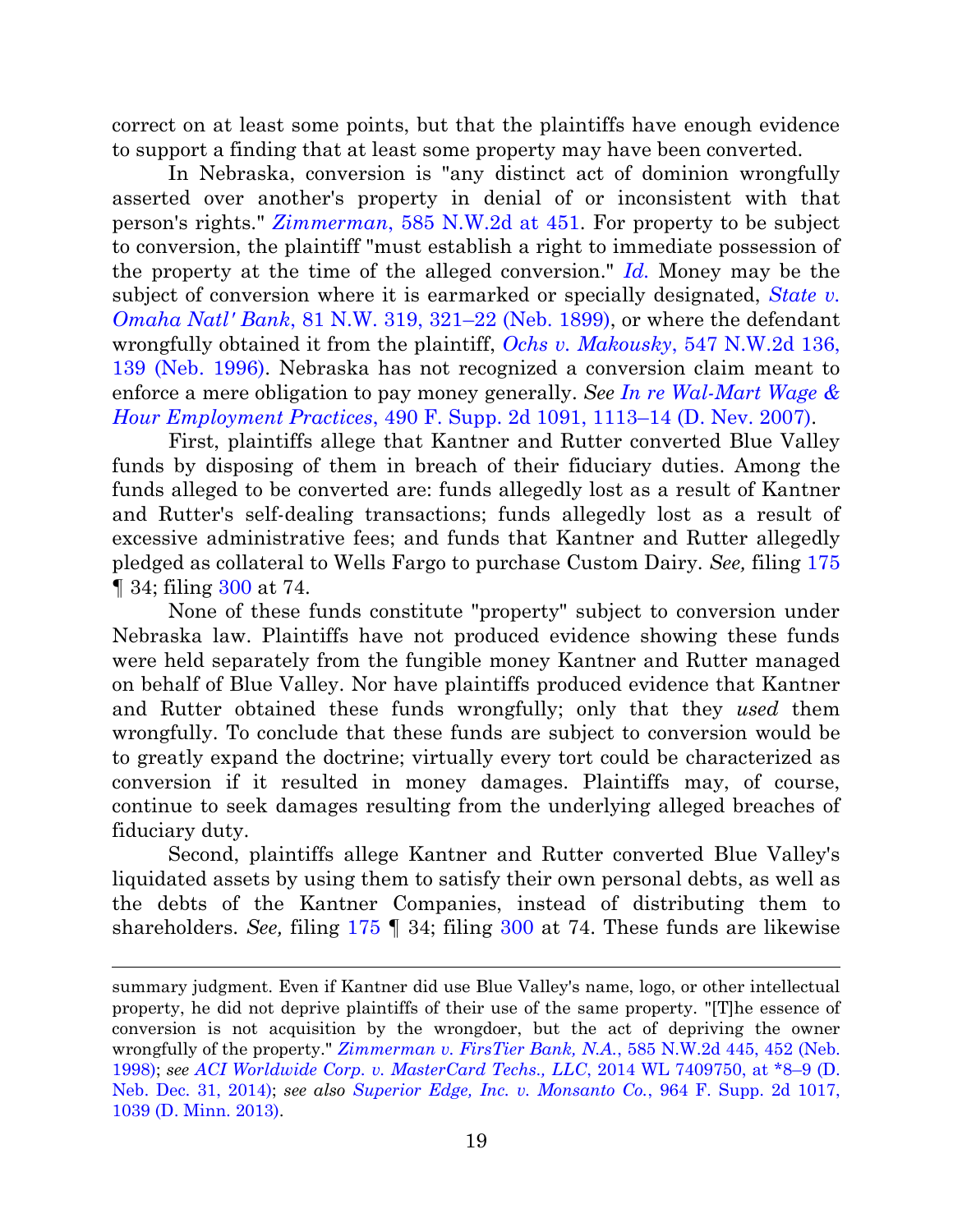not "property" subject to conversion. Conversion enforces a plaintiff's property rights over specific personal property. It is not a mechanism to enforce a general obligation to pay the plaintiff some amount of fungible money. *See [In re Wal-Mart](https://a.next.westlaw.com/Document/I6276a6d80b4e11dcaba8d9d29eb57eff/View/FullText.html?transitionType=UniqueDocItem&contextData=%28sc.Search%29&userEnteredCitation=490+F.Supp.2d+1091)*, 490 F. Supp. 2d at 1113–14. Again, plaintiffs may continue to seek damages resulting from defendants' alleged wrongful conduct.

Finally, plaintiffs allege that Kantner and Rutter converted Blue Valley's cheese shredder. Plaintiffs have produced evidence that, if credited, suggests that Blue Valley's cheese shredder ended up in the possession of Custom Dairy. *See, e.g.*, filing [299-25.](https://ecf.ned.uscourts.gov/doc1/11313296559) It is unclear from the evidence how exactly that transfer came to be and, as a result, it remains possible that the shredder—Blue Valley's property—was taken without authority and given to another. Such evidence would support a conversion claim; the Court will take up that claim at trial. And because there is a genuine issue of material fact as to at least some of the property the plaintiffs contend was converted, summary judgment with respect to their conversion claim is denied.<sup>7</sup>

# *(ii) Summary judgment is denied with respect to the money had and received claim*

Defendants contend that defendants are entitled to summary judgment on the claim for money had and received. Filing [292](https://ecf.ned.uscourts.gov/doc1/11313287471) at 43. They argue that plaintiffs have neither pled nor proven that defendants wrongfully received money. Filing [292](https://ecf.ned.uscourts.gov/doc1/11313287471) at 43. But plaintiffs' pleadings do allege that defendants wrongfully received Blue Valley funds: they claim Blue Valley assets were used to pay a line of credit that all Kantner Companies shared, and that defendants wrongfully acquired money through that line of credit. Filing [175](https://ecf.ned.uscourts.gov/doc1/11303065775) ¶ 63–65. Plaintiffs have also produced evidence that, if credited, creates a genuine issue of fact with respect to these allegations. *See, e.g.*, filing [301-7](https://ecf.ned.uscourts.gov/doc1/11313296599) at 8. Summary judgment is denied on the claim of money had and received.

# (l) Summary judgment is denied with respect to the claim of breach of duty of loyalty and fair dealing

Defendants assert they are entitled to summary judgment with respect to breach of the duty of loyalty and fair dealing. Filing [292](https://ecf.ned.uscourts.gov/doc1/11313287471) at 43. Defendants argue that Nebraska law does not recognize breach of the duty of loyalty and fair dealing as an independent cause of action. Filing [292](https://ecf.ned.uscourts.gov/doc1/11313287471) at 43. Rather, defendants argue that Nebraska law treats claims of this sort as a subset of breach of fiduciary duty claims. Filing [292](https://ecf.ned.uscourts.gov/doc1/11313287471) at 44.

<sup>7</sup> Of course, in attempting to prove their claim at trial, the parties should be mindful of the propositions and conclusions set forth in this order.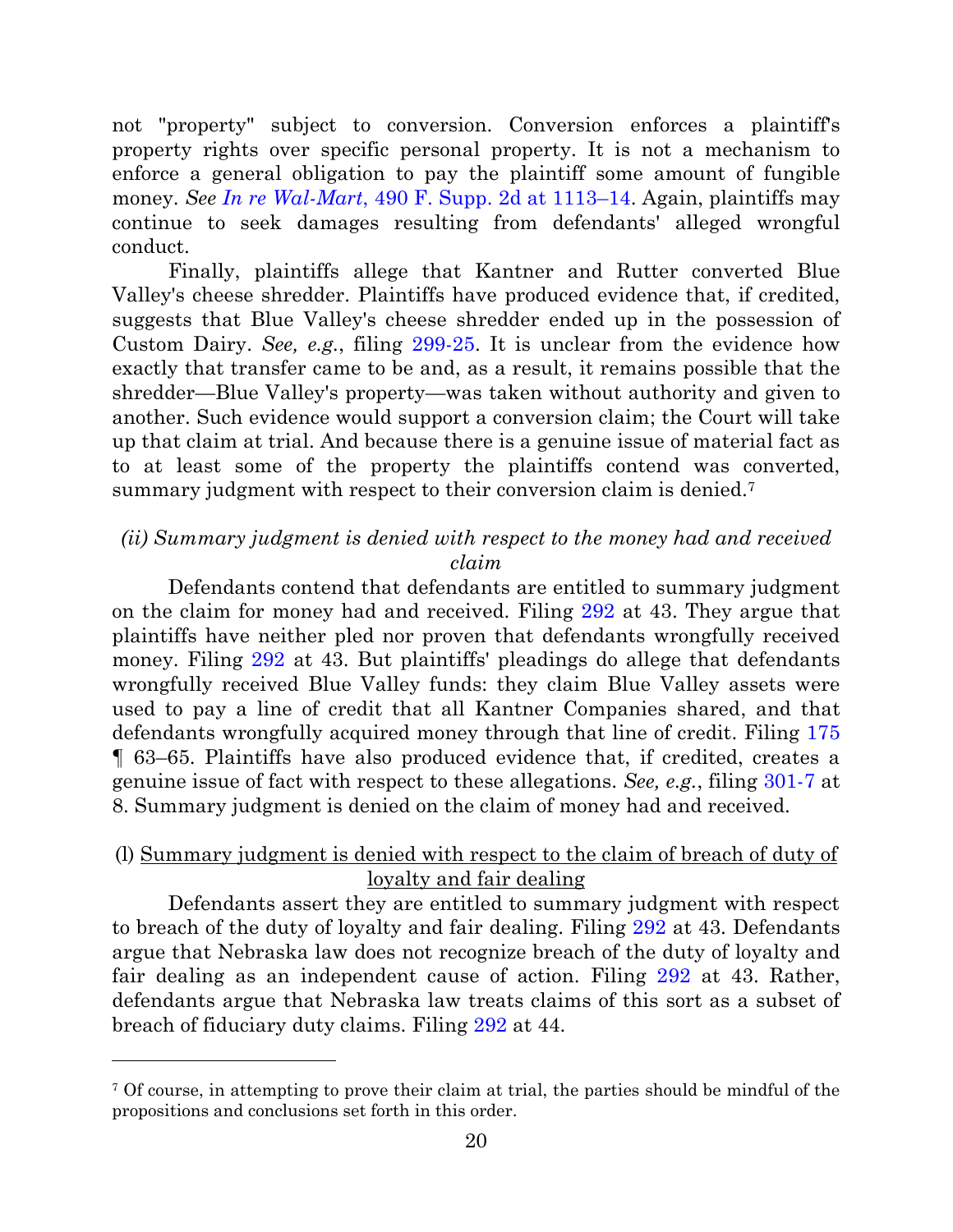A cause of action is defined as the set of facts that allegedly entitles a plaintiff to relief. *Poppert v. Dicke*[, 747 N.W.2d 629, 633 \(Neb. 2008\).](https://a.next.westlaw.com/Document/Ifd62c474152311ddb7e483ba170699a5/View/FullText.html?transitionType=UniqueDocItem&contextData=%28sc.Search%29&userEnteredCitation=747+nw2d+629) A plaintiff may ordinarily plead multiple theories of recovery for the same cause of action. *See Kenyon v. Larsen*[, 286 N.W.2d 759, 762 \(Neb. 1980\).](https://a.next.westlaw.com/Document/If842b831fe9311d983e7e9deff98dc6f/View/FullText.html?navigationPath=Search%2Fv3%2Fsearch%2Fresults%2Fnavigation%2Fi0ad705230000014f855d2dde3875f8f8%3FNav%3DCASE%26fragmentIdentifier%3DIf842b831fe9311d983e7e9deff98dc6f%26startIndex%3D1%26contextData%3D%2528sc.Search%2529%26transitionType%3DSearchItem&listSource=Search&listPageSource=bfeed5534bc37e8a874931fbd1a5f3d1&list=CASE&rank=3&grading=na&sessionScopeId=ccf586184ffd0d55642cd7cb1f86c9e6&originationContext=Search%20Result&transitionType=SearchItem&contextData=%28sc.Search%29) However, a plaintiff may not recover damages more than once for a given cause of action. *[Vowers & Sons, Inc. v. Strasheim](https://a.next.westlaw.com/Document/I89ac86d3ff4211d99439b076ef9ec4de/View/FullText.html?navigationPath=Search%2Fv3%2Fsearch%2Fresults%2Fnavigation%2Fi0ad705230000014f855f36b93875fd6b%3FNav%3DCASE%26fragmentIdentifier%3DI89ac86d3ff4211d99439b076ef9ec4de%26startIndex%3D1%26contextData%3D%2528sc.Search%2529%26transitionType%3DSearchItem&listSource=Search&listPageSource=49de0b5c951478ad140ad9bcdb0a91c7&list=ALL&rank=1&grading=na&sessionScopeId=ccf586184ffd0d55642cd7cb1f86c9e6&originationContext=Search%20Result&transitionType=SearchItem&contextData=%28sc.Search%29)*, 576 N.W.2d 817, 825 (Neb. [1998\).](https://a.next.westlaw.com/Document/I89ac86d3ff4211d99439b076ef9ec4de/View/FullText.html?navigationPath=Search%2Fv3%2Fsearch%2Fresults%2Fnavigation%2Fi0ad705230000014f855f36b93875fd6b%3FNav%3DCASE%26fragmentIdentifier%3DI89ac86d3ff4211d99439b076ef9ec4de%26startIndex%3D1%26contextData%3D%2528sc.Search%2529%26transitionType%3DSearchItem&listSource=Search&listPageSource=49de0b5c951478ad140ad9bcdb0a91c7&list=ALL&rank=1&grading=na&sessionScopeId=ccf586184ffd0d55642cd7cb1f86c9e6&originationContext=Search%20Result&transitionType=SearchItem&contextData=%28sc.Search%29)

It is unclear whether Nebraska law recognizes breach of duty of loyalty and fair dealing as a theory of recovery separate from breach of fiduciary duty.<sup>8</sup> In any event, plaintiffs support both theories with the same set of facts, and do not object to consolidating their claims. *See* filing [300](https://ecf.ned.uscourts.gov/doc1/11313296583) at 75–76. Thus, the Court will construe the plaintiffs' claims for breach of fiduciary duty and breach of duty of loyalty and fair dealing as a single cause of action at trial.

### 4. EVIDENTIARY CHALLENGES

### (a) Plaintiffs' motion to strike William Strain's declaration is denied

Plaintiffs move to strike the declaration of William Strain, defendants' expert witness, for alleged noncompliance with Fed. R. Civ. P.  $26(a)(2)(B)(i)$ . Filing [296](https://ecf.ned.uscourts.gov/doc1/11313293561) at 2. The Court did not rely on Strain's declaration in reaching its conclusion with respect to summary judgment. Accordingly the motion to strike is denied as moot.

#### (b) Defendants' objections to plaintiffs' index of evidence is overruled

Defendants ask the Court not to consider a variety of evidence the plaintiffs have offered to oppose defendants' summary judgment motions. Filing [321](https://ecf.ned.uscourts.gov/doc1/11313306848) at 5. Defendants divide plaintiffs' evidence into three categories: deposition transcripts, the plaintiffs' expert's report, and documents that plaintiffs' attorney asserts he acquired during discovery.

Defendants object to the deposition transcripts on the grounds that the testimony "is hearsay, is speculative, and not based on personal knowledge." Filing [321](https://ecf.ned.uscourts.gov/doc1/11313306848) at 4. The Court considers this objection under [Fed. R. Civ. P.](https://a.next.westlaw.com/Document/N1B4C0B30B96A11D8983DF34406B5929B/View/FullText.html?navigationPath=Search%2Fv3%2Fsearch%2Fresults%2Fnavigation%2Fi0ad6040b0000014f897c563cdbae4c6b%3FNav%3DNONUNIQUECITATION%26fragmentIdentifier%3DN1B4C0B30B96A11D8983DF34406B5929B%26startIndex%3D1%26contextData%3D%2528sc.Search%2529%26transitionType%3DUniqueDocItem&listSource=Search&listPageSource=1bf9a180f428df082686a77689b7260d&list=NONUNIQUECITATION&rank=0&grading=na&sessionScopeId=643eedb31e87437ee44c7707abebc44d&originationContext=NonUniqueFindSelected&transitionType=UniqueDocItem&contextData=%28sc.Search%29)  [56\(c\).](https://a.next.westlaw.com/Document/N1B4C0B30B96A11D8983DF34406B5929B/View/FullText.html?navigationPath=Search%2Fv3%2Fsearch%2Fresults%2Fnavigation%2Fi0ad6040b0000014f897c563cdbae4c6b%3FNav%3DNONUNIQUECITATION%26fragmentIdentifier%3DN1B4C0B30B96A11D8983DF34406B5929B%26startIndex%3D1%26contextData%3D%2528sc.Search%2529%26transitionType%3DUniqueDocItem&listSource=Search&listPageSource=1bf9a180f428df082686a77689b7260d&list=NONUNIQUECITATION&rank=0&grading=na&sessionScopeId=643eedb31e87437ee44c7707abebc44d&originationContext=NonUniqueFindSelected&transitionType=UniqueDocItem&contextData=%28sc.Search%29) <sup>9</sup> The standard at the summary judgment stage is not whether the

<sup>8</sup> In *Poppert*, plaintiffs alleged breaches of multiple fiduciary duties, stating a separate "cause of action" for each specific fiduciary duty allegedly breached. The court treated them collectively as one cause of action, under multiple theories of recovery. [Poppert, 747 N.W.2d](https://a.next.westlaw.com/Document/Ifd62c474152311ddb7e483ba170699a5/View/FullText.html?transitionType=UniqueDocItem&contextData=%28sc.Search%29&userEnteredCitation=747+nw2d+629)  [at 633.](https://a.next.westlaw.com/Document/Ifd62c474152311ddb7e483ba170699a5/View/FullText.html?transitionType=UniqueDocItem&contextData=%28sc.Search%29&userEnteredCitation=747+nw2d+629)

<sup>&</sup>lt;sup>9</sup> The only federal rule defendants specifically mention is an outdated version of Fed. R. Civ. [P. 56\(e\),](https://a.next.westlaw.com/Document/N1B4C0B30B96A11D8983DF34406B5929B/View/FullText.html?navigationPath=Search%2Fv3%2Fsearch%2Fresults%2Fnavigation%2Fi0ad6040b0000014f897c563cdbae4c6b%3FNav%3DNONUNIQUECITATION%26fragmentIdentifier%3DN1B4C0B30B96A11D8983DF34406B5929B%26startIndex%3D1%26contextData%3D%2528sc.Search%2529%26transitionType%3DUniqueDocItem&listSource=Search&listPageSource=1bf9a180f428df082686a77689b7260d&list=NONUNIQUECITATION&rank=0&grading=na&sessionScopeId=643eedb31e87437ee44c7707abebc44d&originationContext=NonUniqueFindSelected&transitionType=UniqueDocItem&contextData=%28sc.Search%29) which no longer contains the proposition that defendants assert. *See* filing [321](https://ecf.ned.uscourts.gov/doc1/11313306848) at 3.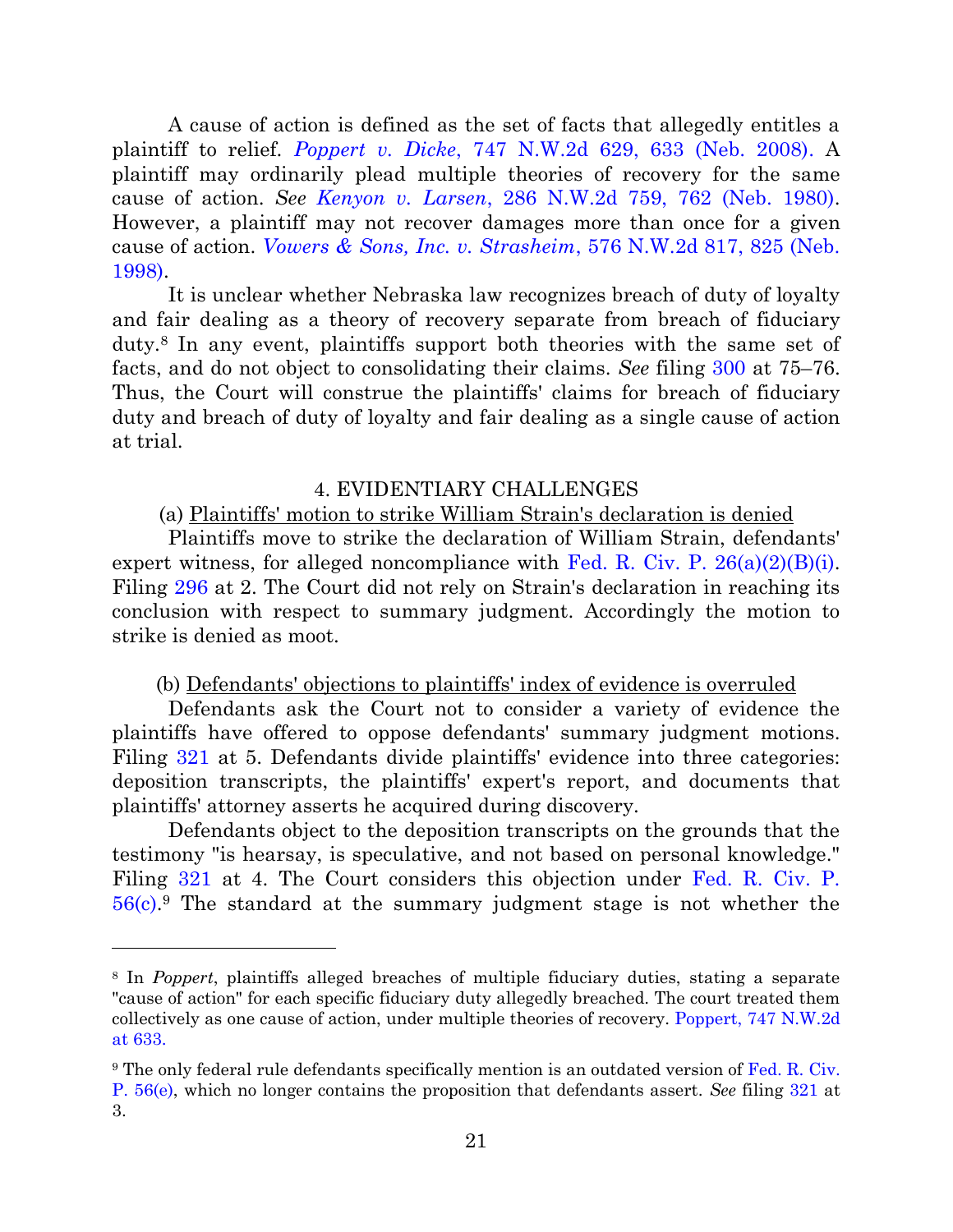evidence offered would be admissible at trial, "it is whether it *could* be presented at trial in an admissible form." *See,* [Fed. R. Civ. P. 56\(c\)\(2\);](https://a.next.westlaw.com/Document/N1B4C0B30B96A11D8983DF34406B5929B/View/FullText.html?navigationPath=Search%2Fv3%2Fsearch%2Fresults%2Fnavigation%2Fi0ad6040b0000014f897c563cdbae4c6b%3FNav%3DNONUNIQUECITATION%26fragmentIdentifier%3DN1B4C0B30B96A11D8983DF34406B5929B%26startIndex%3D1%26contextData%3D%2528sc.Search%2529%26transitionType%3DUniqueDocItem&listSource=Search&listPageSource=1bf9a180f428df082686a77689b7260d&list=NONUNIQUECITATION&rank=0&grading=na&sessionScopeId=643eedb31e87437ee44c7707abebc44d&originationContext=NonUniqueFindSelected&transitionType=UniqueDocItem&contextData=%28sc.Search%29) *Gannon Int'l, Ltd. v. Blocker*[, 684 F.3d 785, 793 \(8th Cir. 2012\).](https://a.next.westlaw.com/Document/I5ea6b2cad01111e1b11ea85d0b248d27/View/FullText.html?navigationPath=%2FFoldering%2Fv4%2FKaitlinEk%2Fhistory%2Fdocument%2Fsearch%2FKsb5gATMwrt||5ch5qQgFjcDlKqjxVJyXY9O7MWgKuugqUB3klbEuohQ16Be3pHROzrZ2Rwf6UywaiUIe%60v%60nyhWEVoVCws1mOdVNZPDvdU-%2Fitems%2FI5ea6b2cad01111e1b11ea85d0b248d27%2FdocumentNavigation%2Fe550b870-3060-430a-be6a-0b1f661ee6a4%2F8&listSource=Foldering&list=historySearchResults&rank=9&sessionScopeId=643eedb31e87437ee44c7707abebc44d&originationContext=HistorySearch&transitionType=MyResearchHistoryItem&contextData=%28oc.Search%29&VR=3.0&RS=cblt1.0) Here, defendants have not attempted to argue that the information in the deposition transcripts could not be presented in admissible form at trial. Thus, defendants' objection as to the deposition transcripts is overruled. *See Gannon*[, 684 F.3d at 793.](https://a.next.westlaw.com/Document/I5ea6b2cad01111e1b11ea85d0b248d27/View/FullText.html?navigationPath=%2FFoldering%2Fv4%2FKaitlinEk%2Fhistory%2Fdocument%2Fsearch%2FKsb5gATMwrt||5ch5qQgFjcDlKqjxVJyXY9O7MWgKuugqUB3klbEuohQ16Be3pHROzrZ2Rwf6UywaiUIe%60v%60nyhWEVoVCws1mOdVNZPDvdU-%2Fitems%2FI5ea6b2cad01111e1b11ea85d0b248d27%2FdocumentNavigation%2Fe550b870-3060-430a-be6a-0b1f661ee6a4%2F8&listSource=Foldering&list=historySearchResults&rank=9&sessionScopeId=643eedb31e87437ee44c7707abebc44d&originationContext=HistorySearch&transitionType=MyResearchHistoryItem&contextData=%28oc.Search%29&VR=3.0&RS=cblt1.0)

Defendants object to the plaintiffs' expert report on two grounds. First, defendants argue the report is "hearsay, is lacking in any foundation, and is based on speculation." Filing [321](https://ecf.ned.uscourts.gov/doc1/11313306848) at 4. This argument lacks merit for the reasons described above. Second, defendants contend the report is unsworn and unauthenticated. Filing [321](https://ecf.ned.uscourts.gov/doc1/11313306848) at 4. But after [Fed. R. Civ. P. 56](https://a.next.westlaw.com/Document/N1B4C0B30B96A11D8983DF34406B5929B/View/FullText.html?navigationPath=Search%2Fv3%2Fsearch%2Fresults%2Fnavigation%2Fi0ad6040b0000014f897c563cdbae4c6b%3FNav%3DNONUNIQUECITATION%26fragmentIdentifier%3DN1B4C0B30B96A11D8983DF34406B5929B%26startIndex%3D1%26contextData%3D%2528sc.Search%2529%26transitionType%3DUniqueDocItem&listSource=Search&listPageSource=1bf9a180f428df082686a77689b7260d&list=NONUNIQUECITATION&rank=0&grading=na&sessionScopeId=643eedb31e87437ee44c7707abebc44d&originationContext=NonUniqueFindSelected&transitionType=UniqueDocItem&contextData=%28sc.Search%29) was amended in 2010, submission of unauthenticated documents in support of or opposition to a summary judgment motion no longer violates it *per se*. *See [Foreword Magazine, Inc. v. OverDrive, Inc.](https://a.next.westlaw.com/Document/Ie4166886054d11e1bc27967e57e99458/View/FullText.html?navigationPath=Search%2Fv3%2Fsearch%2Fresults%2Fnavigation%2Fi0ad6040b0000014f896504a8dbae1f7e%3FNav%3DCASE%26fragmentIdentifier%3DIe4166886054d11e1bc27967e57e99458%26startIndex%3D1%26contextData%3D%2528sc.Search%2529%26transitionType%3DSearchItem&listSource=Search&listPageSource=3411baf6edd8c182fe7c93e854bd971f&list=ALL&rank=1&grading=na&sessionScopeId=643eedb31e87437ee44c7707abebc44d&originationContext=Smart%20Answer&transitionType=SearchItem&contextData=%28sc.Search%29)*, 2011 WL 5169384, at \*2 (W.D. Mich. [2011\).](https://a.next.westlaw.com/Document/Ie4166886054d11e1bc27967e57e99458/View/FullText.html?navigationPath=Search%2Fv3%2Fsearch%2Fresults%2Fnavigation%2Fi0ad6040b0000014f896504a8dbae1f7e%3FNav%3DCASE%26fragmentIdentifier%3DIe4166886054d11e1bc27967e57e99458%26startIndex%3D1%26contextData%3D%2528sc.Search%2529%26transitionType%3DSearchItem&listSource=Search&listPageSource=3411baf6edd8c182fe7c93e854bd971f&list=ALL&rank=1&grading=na&sessionScopeId=643eedb31e87437ee44c7707abebc44d&originationContext=Smart%20Answer&transitionType=SearchItem&contextData=%28sc.Search%29) Instead, the proper objection to unauthenticated evidence is that it cannot be authenticated, and therefore cannot be presented in admissible form at trial. *See* [Fed. R. Civ. P. 56\(c\)\(2\);](https://a.next.westlaw.com/Document/N1B4C0B30B96A11D8983DF34406B5929B/View/FullText.html?navigationPath=Search%2Fv3%2Fsearch%2Fresults%2Fnavigation%2Fi0ad6040b0000014f897c563cdbae4c6b%3FNav%3DNONUNIQUECITATION%26fragmentIdentifier%3DN1B4C0B30B96A11D8983DF34406B5929B%26startIndex%3D1%26contextData%3D%2528sc.Search%2529%26transitionType%3DUniqueDocItem&listSource=Search&listPageSource=1bf9a180f428df082686a77689b7260d&list=NONUNIQUECITATION&rank=0&grading=na&sessionScopeId=643eedb31e87437ee44c7707abebc44d&originationContext=NonUniqueFindSelected&transitionType=UniqueDocItem&contextData=%28sc.Search%29) *see also [Foreword Magazine](https://a.next.westlaw.com/Document/Ie4166886054d11e1bc27967e57e99458/View/FullText.html?navigationPath=Search%2Fv3%2Fsearch%2Fresults%2Fnavigation%2Fi0ad6040b0000014f896504a8dbae1f7e%3FNav%3DCASE%26fragmentIdentifier%3DIe4166886054d11e1bc27967e57e99458%26startIndex%3D1%26contextData%3D%2528sc.Search%2529%26transitionType%3DSearchItem&listSource=Search&listPageSource=3411baf6edd8c182fe7c93e854bd971f&list=ALL&rank=1&grading=na&sessionScopeId=643eedb31e87437ee44c7707abebc44d&originationContext=Smart%20Answer&transitionType=SearchItem&contextData=%28sc.Search%29)*, at \*2*.*  Defendants have not attempted to argue that plaintiffs will be unable to authenticate the expert report at trial. Thus, defendants' objection as to the expert report is overruled.

Defendants object to the remaining documents in plaintiffs' index of evidence because "the only Affidavit or Declaration is that of the Plaintiffs' lawyer claiming he found those documents in discovery." Filing [321](https://ecf.ned.uscourts.gov/doc1/11313306848) at 5. They allege that this affidavit is insufficient to authenticate the documents. Filing  $321$  at 5. This argument is without merit.<sup>10</sup> As explained above, a party may object to unauthenticated evidence if it believes the evidence cannot be presented in admissible, authenticated form. Here, defendants have not attempted to assert that plaintiffs could not authenticate the documents cited. Therefore, the defendants' objections to the plaintiffs' index of evidence are overruled.

<sup>10</sup> Defendants misconstrue the court's holding in *White v. Smith*[, 808 F. Supp. 2d 1174 \(D.](https://a.next.westlaw.com/Link/Document/FullText?findType=Y&serNum=2025844560&pubNum=0004637&originatingDoc=N523F5E70B97011D8983DF34406B5929B&refType=RP&originationContext=notesOfDecisions&contextData=%28sc.DocLink%29&transitionType=NotesOfDecisionItem)  [Neb. 2011\).](https://a.next.westlaw.com/Link/Document/FullText?findType=Y&serNum=2025844560&pubNum=0004637&originatingDoc=N523F5E70B97011D8983DF34406B5929B&refType=RP&originationContext=notesOfDecisions&contextData=%28sc.DocLink%29&transitionType=NotesOfDecisionItem) That case does not stand for the proposition that an attorney's affidavit can never be used to authenticate documents received in discovery. Rather, it states that a party authenticating an exhibit must prove a rational basis for their claim that the item is what the party purports it to be. *Id.* [at 1180](https://a.next.westlaw.com/Link/Document/FullText?findType=Y&serNum=2025844560&pubNum=0004637&originatingDoc=N523F5E70B97011D8983DF34406B5929B&refType=RP&originationContext=notesOfDecisions&contextData=%28sc.DocLink%29&transitionType=NotesOfDecisionItem)–81. The plaintiff's attorney did not meet that burden in *White*. *Id.* [at 1881.](https://a.next.westlaw.com/Link/Document/FullText?findType=Y&serNum=2025844560&pubNum=0004637&originatingDoc=N523F5E70B97011D8983DF34406B5929B&refType=RP&originationContext=notesOfDecisions&contextData=%28sc.DocLink%29&transitionType=NotesOfDecisionItem) Here, however, the Court has reviewed plaintiffs' attorney's affidavit and concludes that plaintiffs' counsel was competent to authenticate the documents at issue.